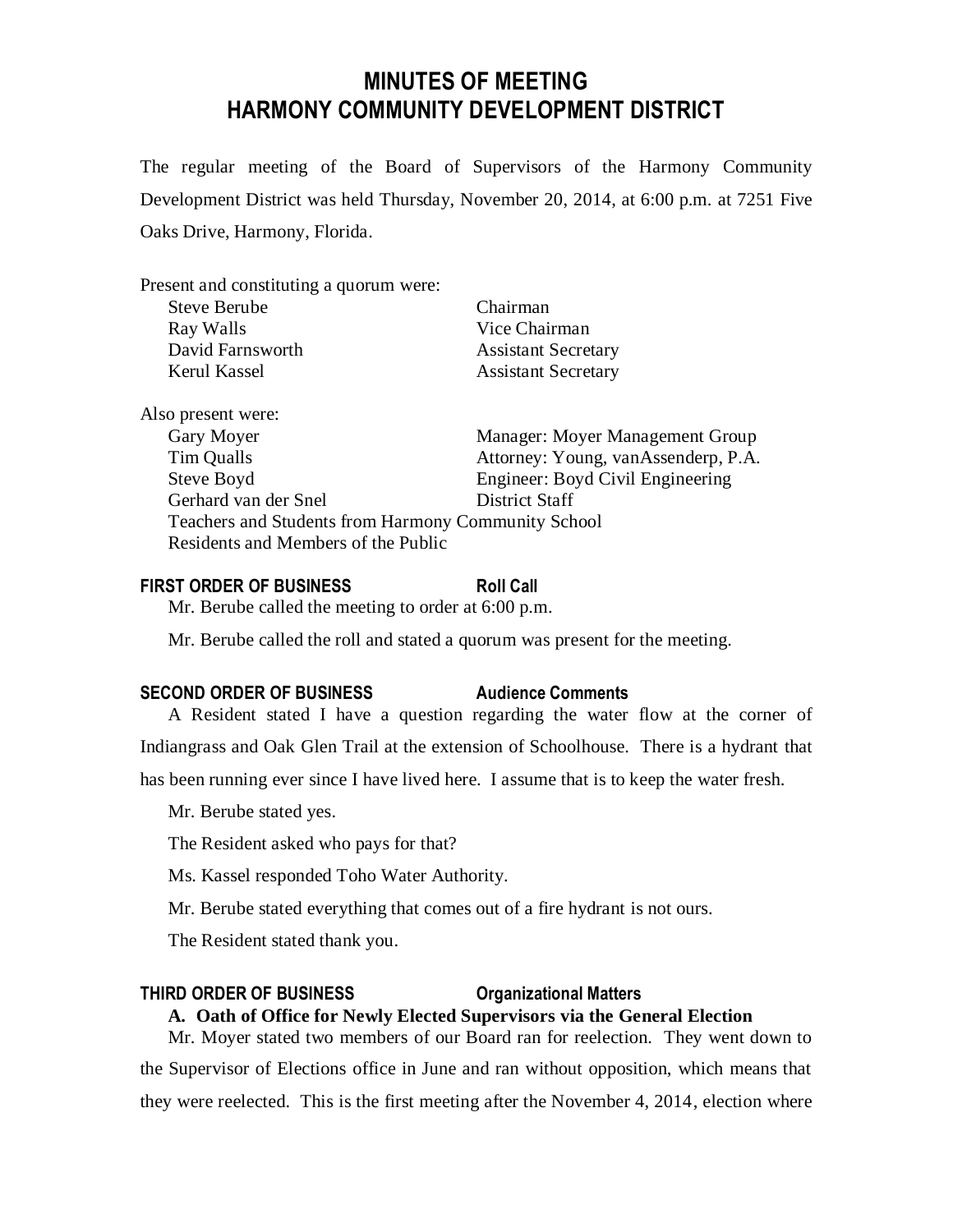these two Supervisors can be sworn in. The two Supervisors who ran for election were Mr. Walls and Mr. Berube.

Mr. Moyer stated I am a Notary of the State of Florida, and as such, I can administer oaths of office.

Mr. Moyer administered the oath of office to Mr. Walls and Mr. Berube.

Mr. Moyer stated congratulations and welcome back.

# **B. Consideration of Resolution 2015-02**

Mr. Moyer read Resolution 2015-02 into the record by title.

Mr. Moyer stated Chapter 190, Florida Statutes, which is the law that establishes CDDs, provides that after each election, the Board will organize by electing a Chairman. You may have a Vice Chairman. You must have a Secretary and a Treasurer. You are permitted to have Assistant Treasurers and Assistant Secretaries. It is up to the members of the Board to consider your organizational structure.

> Ms. Kassel made a NOMINATION to appoint Mr. Berube as Chairman. Mr. Farnsworth seconded the nomination.

> Upon VOICE VOTE, with all in favor, unanimous approval was given to appoint Mr. Berube as Chairman.

> Mr. Berube made a NOMINATION to appoint Mr. Walls as Vice Chairman. Ms. Kassel seconded the nomination.

> Upon VOICE VOTE, with all in favor, unanimous approval was given to appoint Mr. Walls as Vice Chairman.

Mr. Moyer stated I currently serve as Secretary, Mr. Bob Koncar is Treasurer, and Mr. Stephen Bloom is Assistant Treasurer. There is a reason for that. As you are aware, I fill the secretarial role in terms of signing documents on behalf of the District. Mr. Koncar and Mr. Bloom are employees of Severn Trent, and they process all of our warrants and checks. Under State law, the Treasurer has to sign those checks. We found it to be more efficient if they serve in that capacity, but we do not have to do that. If the Board wants to make a change, feel free to do that. What we have done in the past is made all of the other Board members Assistant Secretaries if they are not otherwise an officer.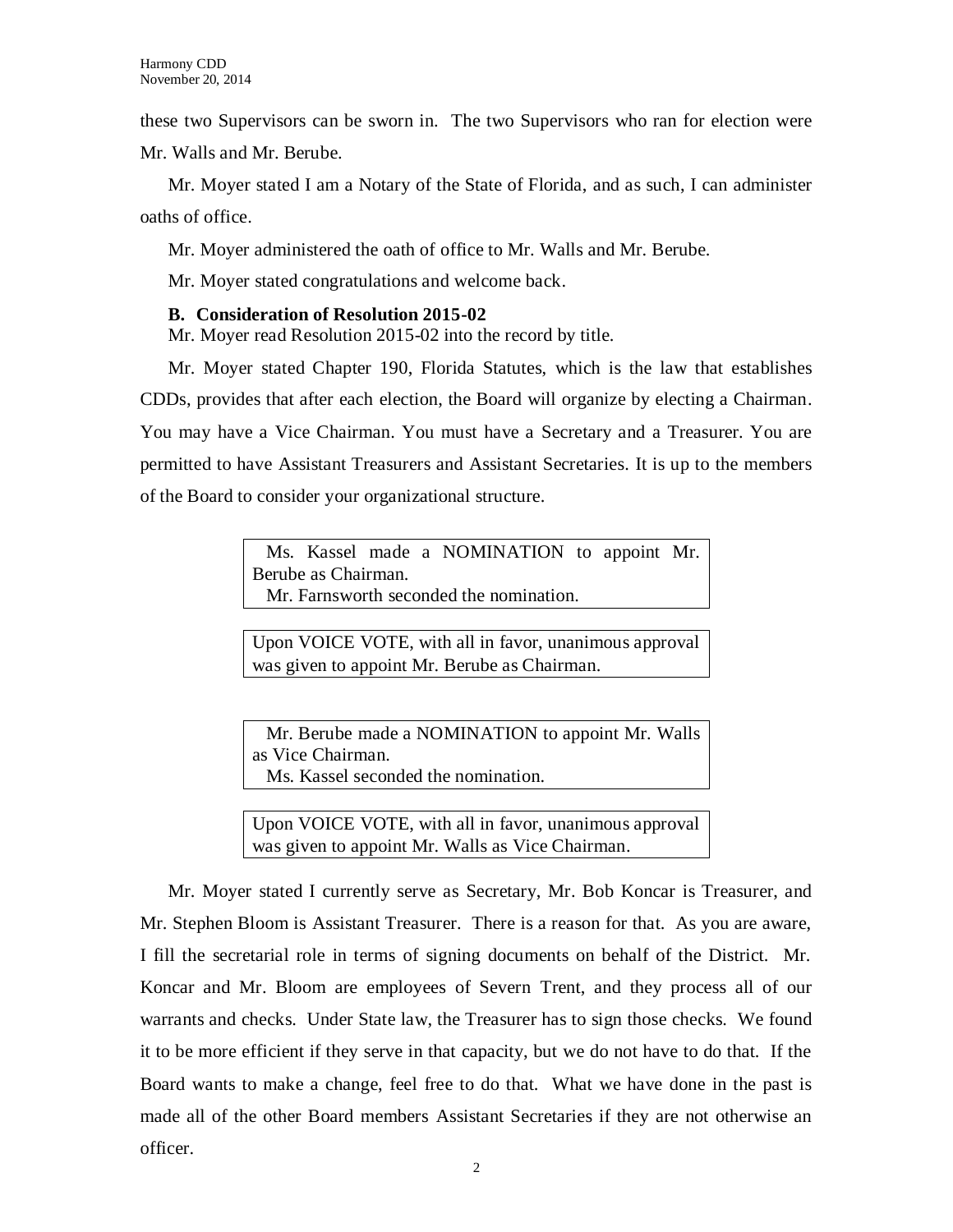Mr. Berube asked why would we change from the structure we have now?

Mr. Moyer responded there would be no reason to. There are some Districts where a Supervisor feels strongly that they want to serve as Secretary or an officer of the District. If there is anyone on this Board who would like to do that, all I am saying is feel free to indicate that.

> Ms. Kassel made a MOTION to approve Resolution 2015-01 appointing Mr. Berube as Chairman, Mr. Walls as Vice Chairman, Mr. Moyer as Secretary, Mr. Bob Koncar as Treasurer, Mr. Stephen Bloom as Assistant Treasurer, and Ms. Kassel, Mr. Farnsworth and Mr. Mark LeMenager as Assistant Secretaries. Mr. Walls seconded the motion.

Mr. Farnsworth asked is there anything to vote on for Assistant Secretaries or is it automatically filled into the resolution?

Mr. Moyer stated we will fill in the resolution, and you, Mr. LeMenager, and Ms. Kassel will be Assistant Secretaries.

> Upon VOICE VOTE, with all in favor, unanimous approval was given to Resolution 2015-01 as described.

# **FOURTH ORDER OF BUSINESS Approval of the Minutes of the October 30, 2014 Meeting**

Mr. Berube reviewed the minutes of the October 30, 2014, meeting, and requested any additions, corrections, notations, or deletions.

Ms. Kassel stated page 5, third paragraph under B should read "the edges will all be clear eutted cut." Page 7, fourth paragraph should read "If we do not water it." Page 12, third paragraph should read "We are a long way for from having that completed." Page 18, first paragraph, should read "we live in a world where sometimes our goals are diversion divergent." Page 21, second paragraph, second to last line should read "Their The opinion presented to us will be more balanced." Page 30, third paragraph should read "We have one that goes 35 mph."

Mr. Walls stated page 20, last paragraph, Mr. LeMenager should be Mr. Walls.

Mr. Berube stated page 17 in the motion box, Jr. Davis should be All State Paving.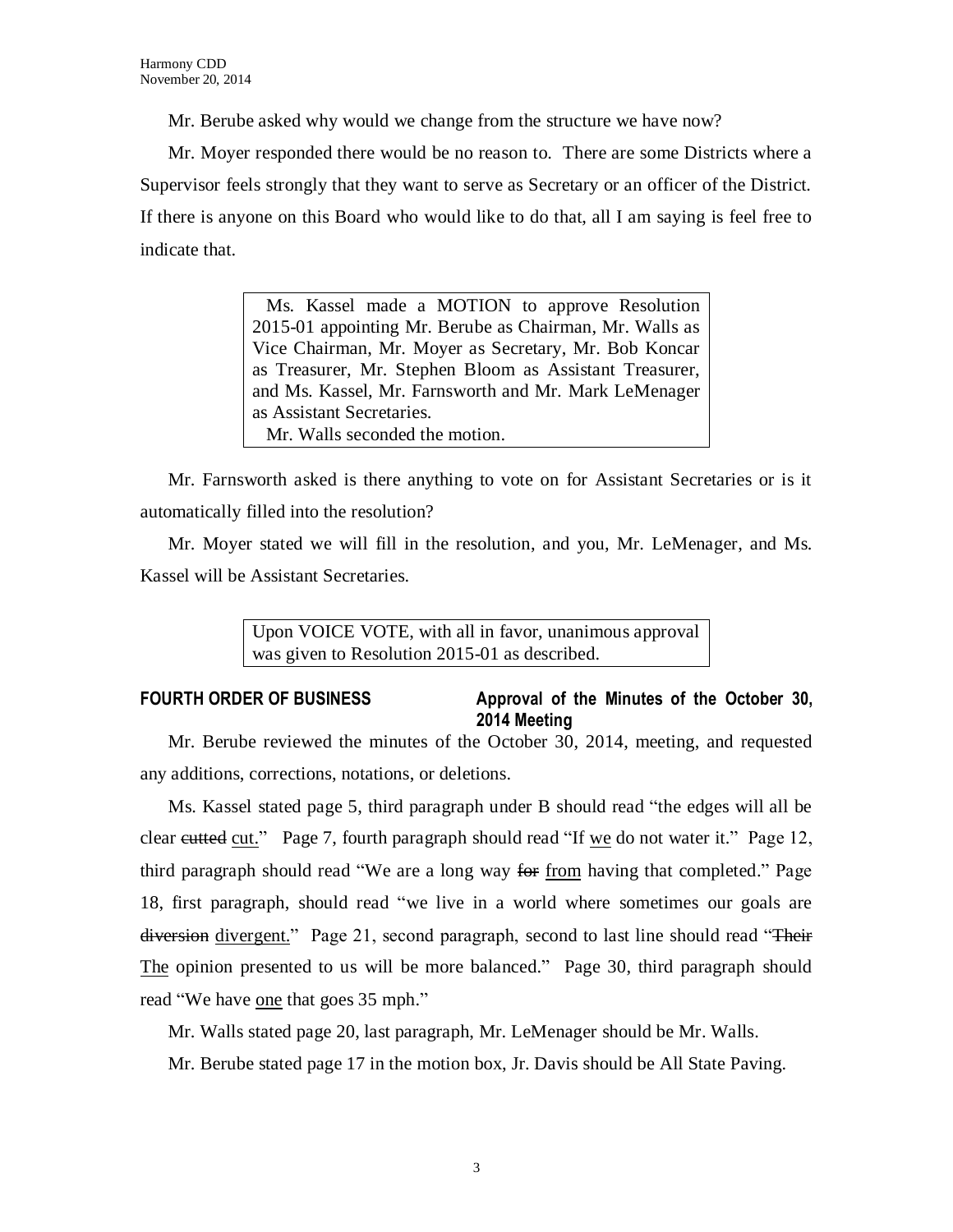On MOTION by Ms. Kassel, seconded by Mr. Walls, with all in favor, unanimous approval was given to the minutes of the October 30, 2014 meeting, as amended.

# **FIFTH ORDER OF BUSINESS Presentation of Proposal for a Charitable Handicap Accessible Project**

Ms. Arlene Cuellar stated I am a teacher and advisor at Harmony Community School. I run the Technology Student Association (TSA). This is a student-led organization that promotes science, technology, engineering, and mathematics at competitive events. We brought with us tonight some of the projects that the kids have done. We have won first place in State and National competitions. The girls made a purse out of a seatbelt. All of these projects are totally done by students. I am passing around the projects so you can see how the kids work. The students have to promote National TSA. They have to work with communications, as well. Our vice president represents inventions and innovations.

A Student stated this is the IV tube glove wrap. The IV tube goes into the hand. It is supposed to be easier so people do not have to keep taking it out. It will be easier to unwrap so you will be able to see in there to take away any infections and see if there are any infections. It will keep the IV from popping out of the veins.

Mr. Berube stated if I get this right, the wrap has the IV catheter in it. The wrap goes on and the catheter goes in, and the wrap holds it all in place so it is easy to put on and take off.

Mr. Farnsworth asked does the wrap disconnect or does it slip on the hand?

The Student responded I believe that it has to slip on.

Mr. Farnsworth asked how do you get the needle in the vein?

The Student responded there is a slip that has to be wrapped around two or three times so we can stick it in and out.

Mr. Berube stated so you can see where it is going.

The Student stated yes.

Mr. Berube stated pretty cool. What grade are you in?

The Student responded eighth grade.

Ms. Kassel asked what is your proposal?

Ms. Cuellar responded I provided a brochure of the event that we are bringing to you tonight. It is called Construction Challenge. We have to find a community need. The students have to organize everything and go through proposals. They have to find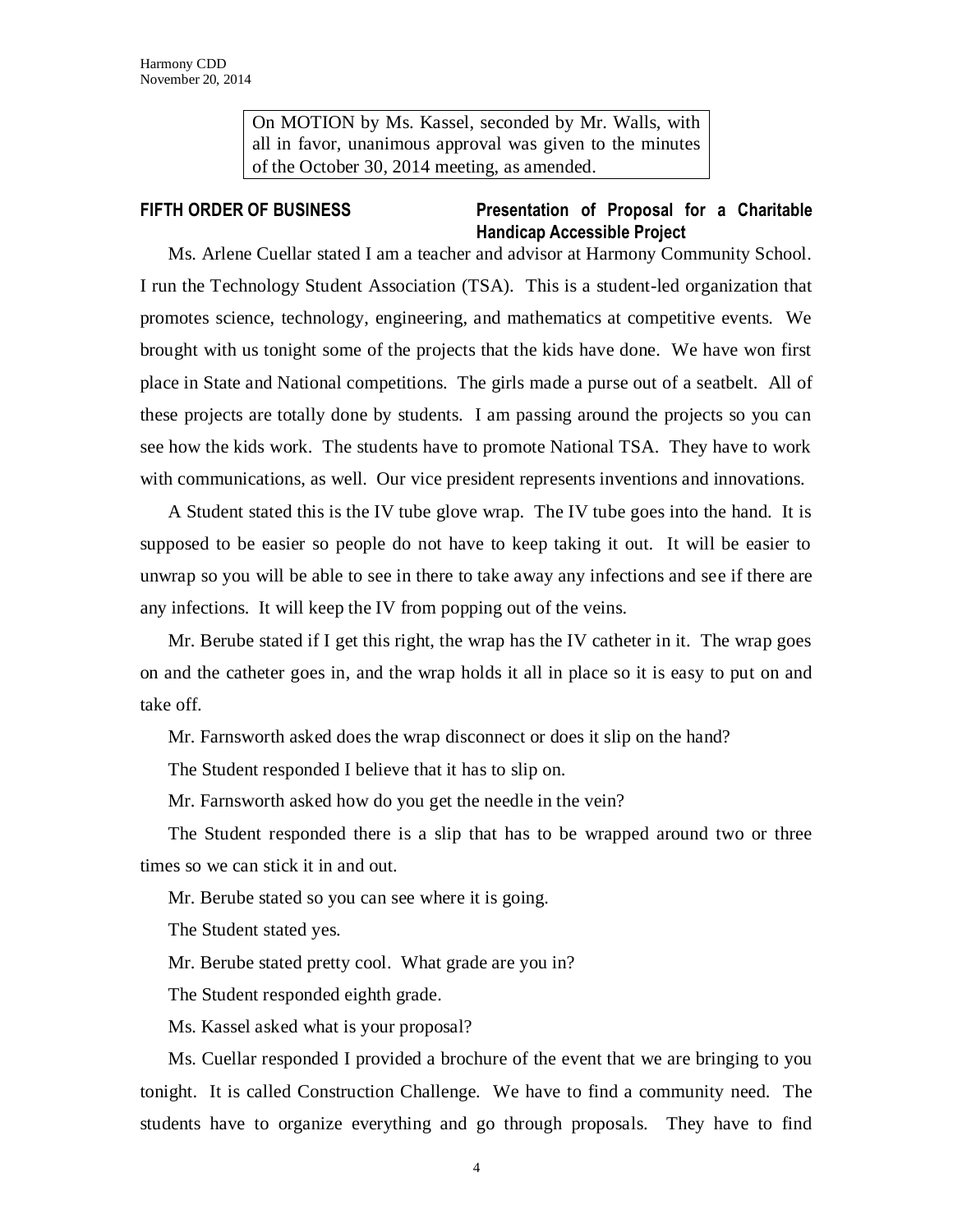companies to complete their project. They found that some of the parks here need to be more accessible, but I am going to have the kids talk to you about that.

A student stated I am in sixth grade.

Ms. Kassel asked can you tell us what this proposal is about?

The Student responded we are trying to make the park more handicapped accessible by replacing the mulch with these rubber tiles because it can be hard for the wheelchairs to get through the mulch. We may add a wheelchair-accessible swing.

Mr. Berube stated the park that you are talking about is the one at Buck Lake Park where the water feature is.

The Student stated yes.

Mr. Berube stated you want to remove the wooden mulch and put in rubber tiles.

A Student stated yes. We have two types of rubber tiles. We provided to you information about the cost, warranty, and durability. We could not get the product for the swings, but we are still thinking about putting it in.

Mr. Berube stated when all is done, our playground equipment will have rubber tiles underneath it.

The Student stated yes.

A Student stated those are pictures of the pictures of the tiles and how they look. They come in several colors.

A Student stated the ones that we chose said that black is the only color that should be outdoors.

A Student stated preferred to be outdoors.

Ms. Kassel asked is it durable?

A Student responded I think so.

Mr. Berube asked does your school have some tiles like this on your playground?

The Student responded kind of.

Mr. Berube stated it has a rubber surface.

The Student stated it is like a rubber mat.

Mr. Berube stated my first concern is there are laws, and because it is a public playground, we are required to have 12 inches of soft wood mulch under the play set. Are you going to remove all of the mulch or flatten it out and put these rubber tiles over the mulch?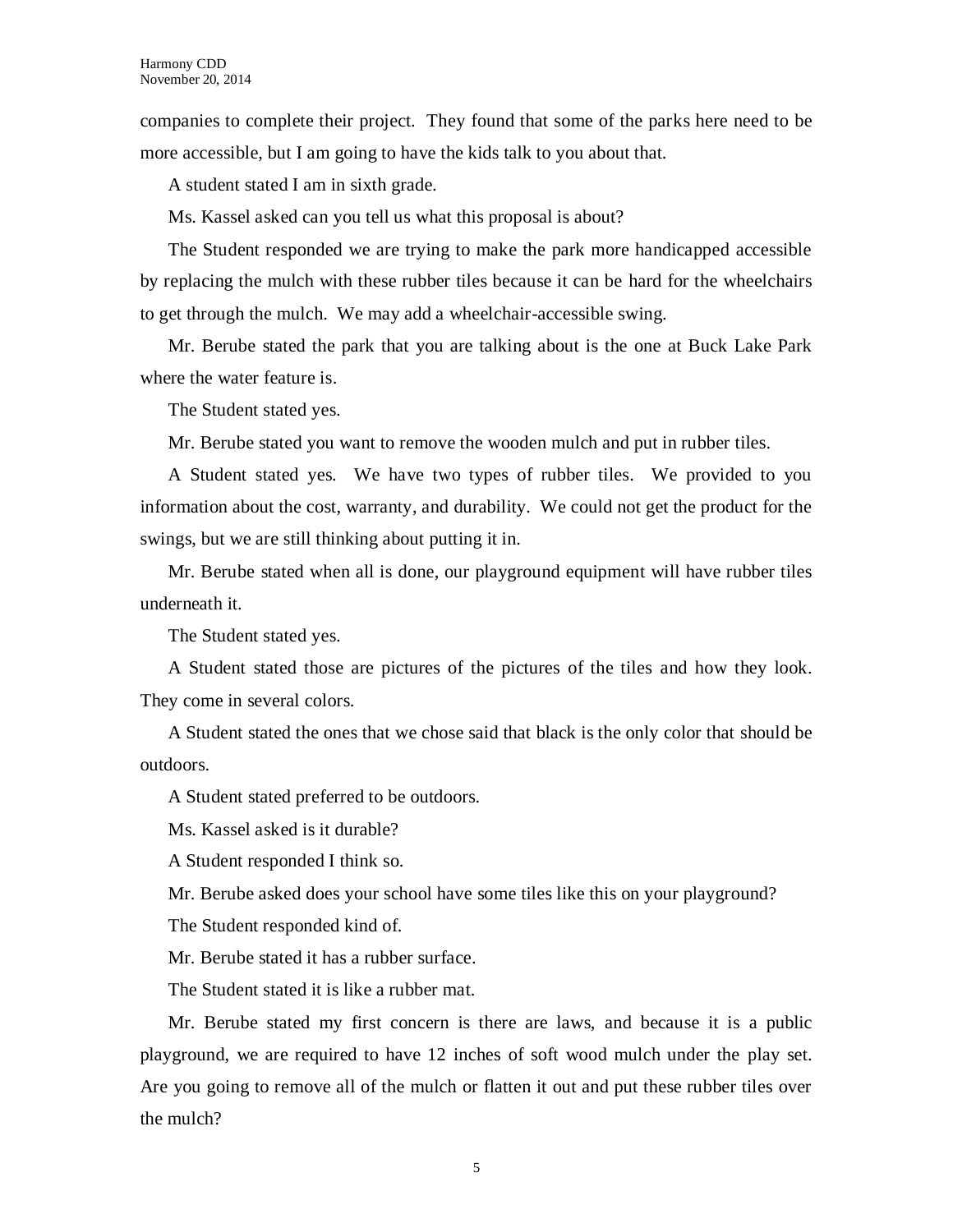A Student responded we could possibly flatten it out and put the rubber tiles over the mulch.

A Student stated I think we can do that.

Mr. Berube stated we have to abide by the law.

Mr. Farnsworth stated in other words, we could not do what is shown.

Mr. Walls stated we have to find out if we can replace the mulch with the rubber tiles.

Mr. Boyd stated I think there are products like that, which satisfy the ADA requirements and safety requirements. I am not sure which ones.

Mr. Berube stated what we know is that we need to have a certain amount of cushion for kids who fly off of the swings. It has to be cushioned so when they hit the ground, they do not get hurt.

The Student stated those are supposed to be play safe mats. They are made for playgrounds. I am not sure if they follow the laws. I am pretty sure that they are a half inch or an inch and a half. There are different sizes and thicknesses. The websites are listed with each product so that you can look into it further.

Mr. Farnsworth asked do the sections interlock so they do not come apart?

The Student responded yes.

Mr. Farnsworth asked what happens if you have a very high wind?

The Student responded the product that I researched said that they are pretty heavy. They stay down on the ground. They are locked in by either dowels or corner blocks. That is also another option. Those all stick together and should be heavy so they will stay down.

Mr. Walls asked what would the cost be to the District?

The Student responded the cost for the tiles, dowels, and rims on the edges are listed. There are warranties. One has a 15-year warranty and the other has a 25-year warranty. There is very low maintenance for each of the products.

Mr. Berube stated there is probably 1,000 square feet of mulch.

The Student stated maybe.

Mr. Berube asked how much of the surface are you proposing to cover? Just the area under the swings or the area where the gym set is?

The Student responded mostly where all of the equipment is.

A Student stated probably just to the fence.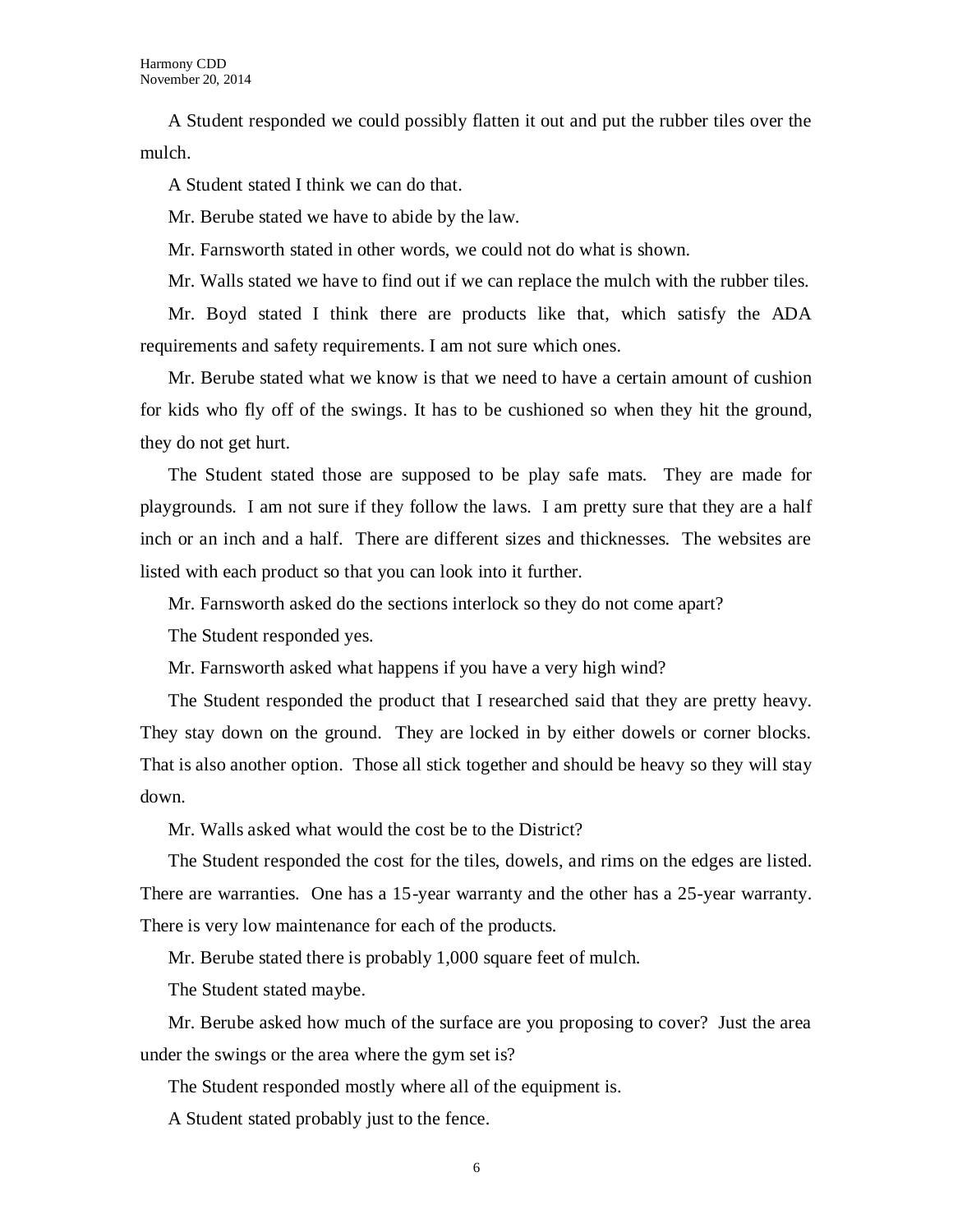A Student stated we are mainly trying to aim for helping kids with disabilities and those with wheelchairs, crutches, and strollers.

A Student stated there are baby swings and it might be hard to drag a stroller all the way over there.

Mr. Berube stated effectively, you want to go from the concrete area to the swing set area.

A Student stated at least the swing set.

A Student stated babies like to crawl so they do not want to crawl in the mulch. We can probably aim to do the equipment for younger children to ensure safety.

Mr. Berube stated this all comes down to how much money we are willing to spend.

Mr. Farnsworth stated the specific dollar number is cited. Where did the total cost come from?

A Student responded straight from the website.

Ms. Cuellar stated we have to find sponsors as well. On our list we have Lowe's. We will find sponsors who can help us with the cost.

Mr. Berube asked do you want financial assistance from the District or our approval?

Ms. Cuellar responded if our sponsors cannot help us with the total amount, we will come back to the Board to request financial assistance for the leftover amount.

Mr. Berube stated we need to decide on several things. I am going to ask you to come back to the Board at some point, maybe next month. You need to do some research for us and find out about this padding requirement. Mr. van der Snel, do we need 12 inches or 8 inches of mulch as part of the contract?

Mr. van der Snel responded I believe it is 12 inches.

Mr. Berube stated this padding material may be able to replace that mulch. We need to know that before we say yes.

Ms. Cuellar stated the kids have to be involved in the entire process from calling people to making the designs.

Mr. Berube stated you need to Google "public playground mulch requirements." We are fairly sure that we need at least 12 inches of mulch because that is what we have there now. We need to know how this satisfies the padding requirements. Then you could draw out what you are proposing. Make a small map of the entire area, and show the swing set, playground area, and all of the canopies. It does not have to be fancy. Give us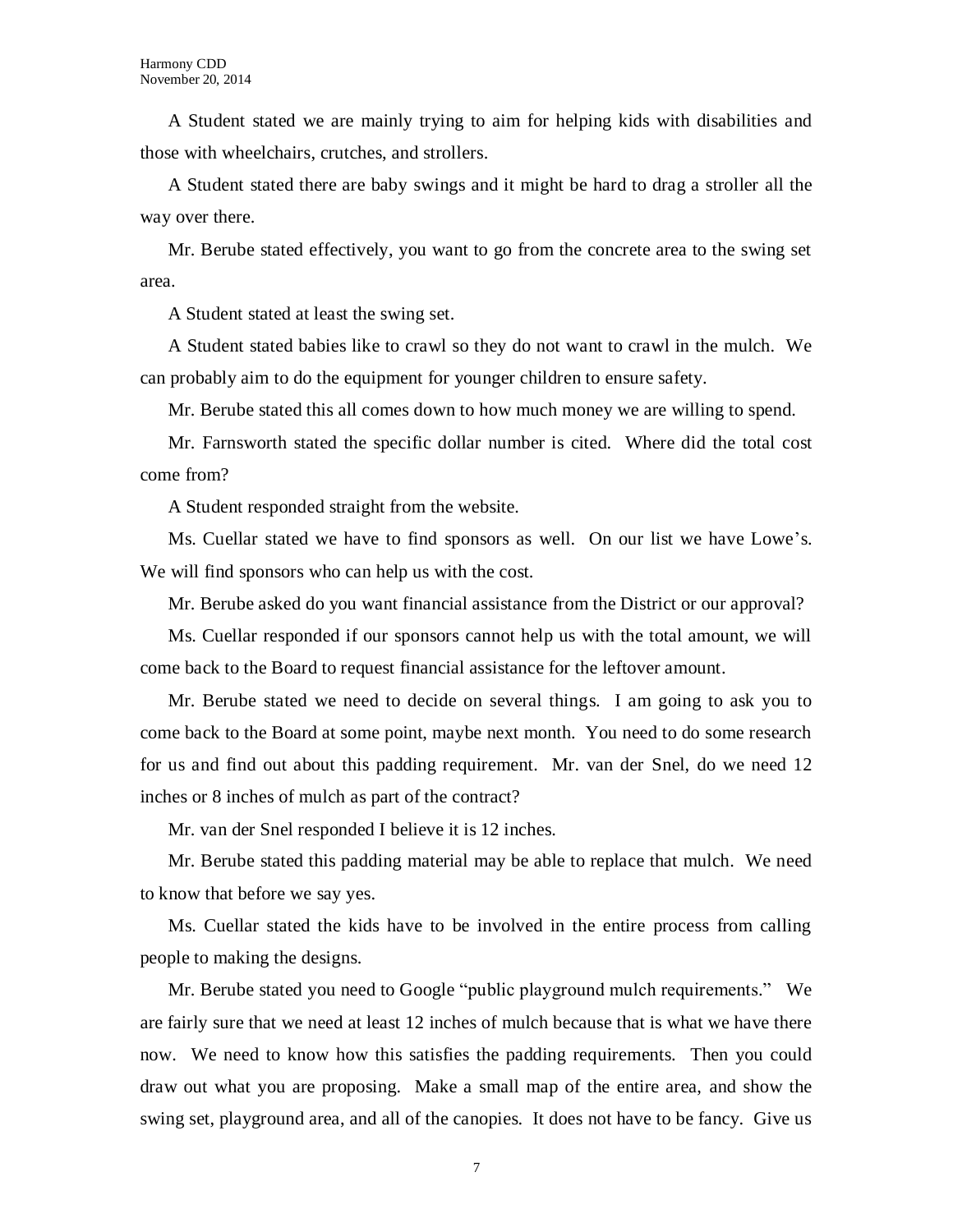an idea of the number of square feet and show where you are going to put the rubber tiles. Go down and look at the area. A concrete walkway comes in and there is a step. You have to think about that because you want to make it handicapped accessible for someone in a wheelchair. When you remove the mulch, it is going to drop even farther. You do not want the guy in the wheelchair to go down the hill. Do you see what I am thinking about?

The Student responded yes.

Mr. Berube stated once you know those answers, then you can figure out how many square feet you are going to need and how much it is going to cost. Come back to us and then we will see if we can approve the request and maybe give you some money. We are not against giving you some money. It sounds like a great idea. Keep in mind that there are other areas that might be easier. If you look around the community, there are other swing sets, such as the dog park area. That might be less challenging.

A Student stated maybe Sundrop. There is a swing set at Dark Sky.

Mr. Berube stated look around. There might be less challenging areas than what you are trying to do.

Ms. Kassel stated that may be less costly.

The Student stated before we decided on the park by Buck Lake, we were considering the one by Sundrop.

Mr. Berube stated that is fine because you do not have the concrete ramp to deal with there. You still have the padding requirements, but you have to consider all the surroundings. The dog park is fairly level with the sidewalk. That might be easier. We like your idea. Work it out a little bit further and come back to us.

A Student stated when we were deciding which park we should do, we also considered how busy the park would be and how many different events would be held there. Birthday parties are usually held there because it has the pavilion, and they could have guests who are disabled.

Mr. Berube stated you are taking on a big park where there is going to be a lot of people. That is great. We get it. We are just trying to make it simple for you.

A Student stated Harmony is growing and there are a lot of new people moving here. There could be chances that one of them has a wheelchair.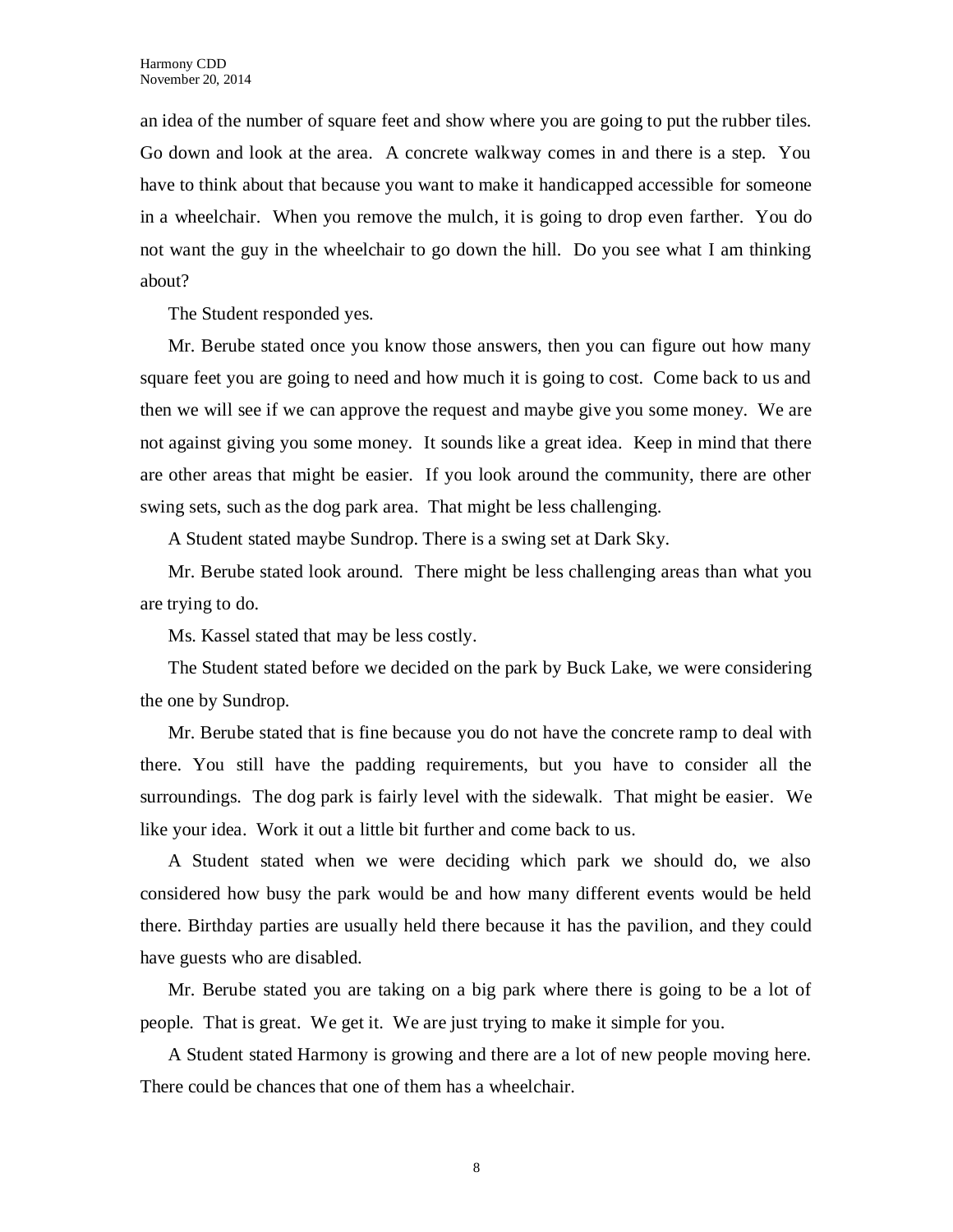Mr. Berube stated absolutely. We are wheelchair-equipped at both of our pools, and all of our buildings have to be wheelchair accessible. We understand and are not against it. You need to give us a good plan, and you are close. Now your teacher knows what we are after. You have some questions to be answered. Draw some pictures in class. Good job. Let us know when you need to come back.

Ms. Cuellar stated thank you. Come to our school so you can see all of the trophies that the students received. This year we went to Washington, D.C.

Mr. Berube stated my nephew is in your TSA program. You have a good idea. Let us move it forward and see if we can get something done.

### **SIXTH ORDER OF BUSINESS Subcontractor Reports**

### **A. Aquatic Weed Control**

# **i. Bio-Tech Consulting Monthly Highlight Report**

Mr. Berube stated once again, Bio-Tech is not here and we did not receive a monthly report even though we requested it. Are there any concerns about Bio-Tech? The pond digging started today. They built a dam. I am sure that Mr. Boyd will speak more about this. They are segregating the area where they are going to be working from the live area of the pond. They put about 50 loads of dirt in the pond and built a dam across it. That will keep the silt from going into the good area of the pond and will keep the new area from getting flooded too severely until the dam is removed.

Ms. Kassel stated I have a question about the ponds that had a problem the last time we met. Are there any more dead fish or issues?

Mr. Walls responded I went over to the pond after the meeting to see it and I caught healthy bass. They looked fine. The only fish that were dead that I could tell were the carp.

Mr. Berube stated they were big.

Ms. Kassel stated I would not put it past someone who did not realize that they dumped something into the pond water and not realize that it could be toxic to the fish. It could have been some kind of algae. Who knows what it was, but at least it has not continued.

Mr. Berube stated every dead carp I saw was big. My best guess is that they were probably at the end of their life.

Ms. Kassel stated there were small fish that died, too.

Mr. Berube stated I did not see any of those.

9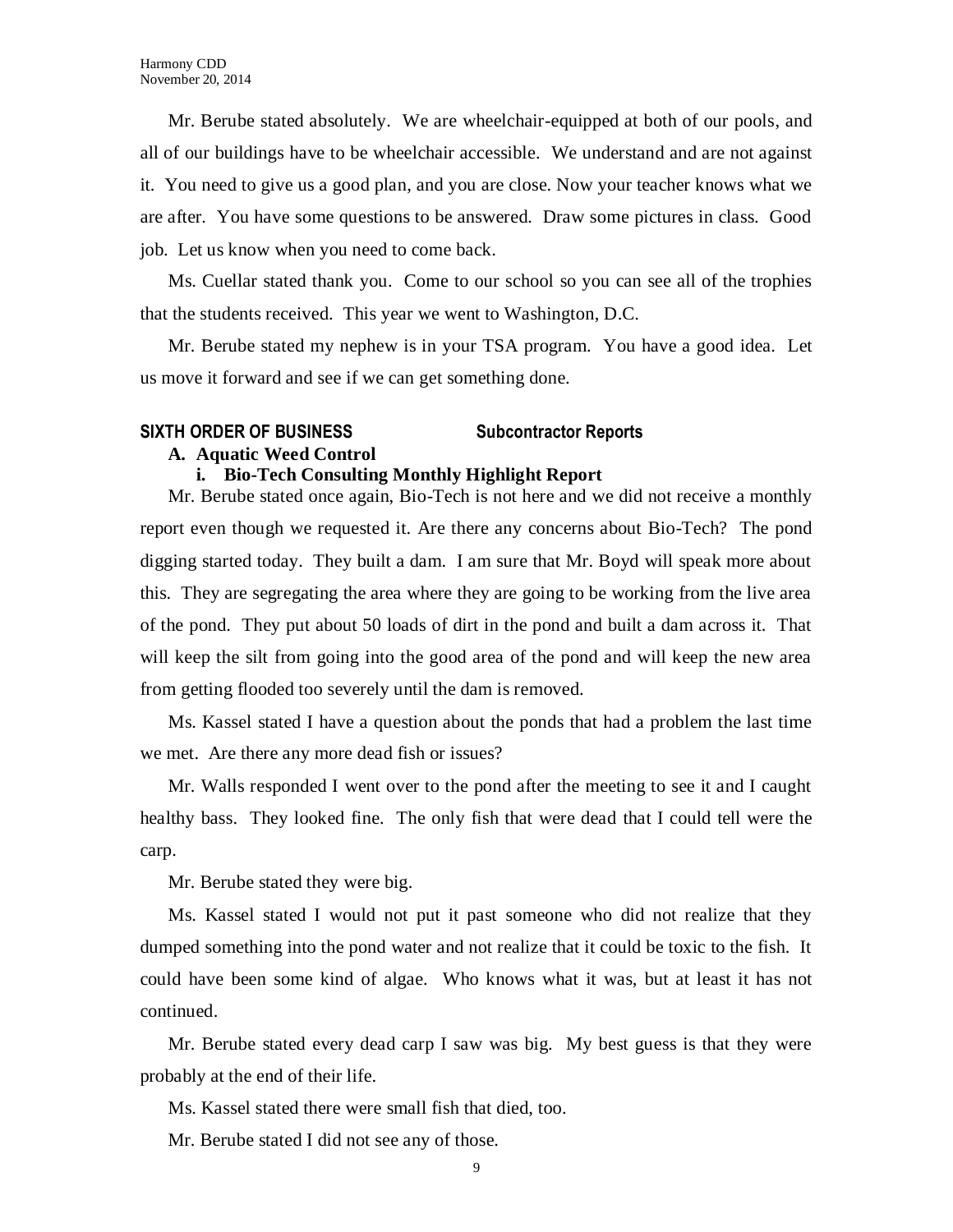Ms. Kassel stated it all happened within a day or two. They would not have all died at the same time.

Mr. Berube stated probably not. It seemed unusual but it has not continued.

# **B. Landscaping**

# **i. Davey Tree Monthly Highlight Report**

The monthly landscape maintenance report is contained in the agenda package and is available for public review in the District Office during normal business hours.

Mr. Berube stated Mr. Garth Rinard is busy with a recruiting drive and apologized for not being able to attend this meeting. They are doing the sod this weekend and it should all be completed this week. As a matter of fact, they might have finished it today. Did you get a chance to look at it?

Mr. van der Snel responded yes. They are pretty much finished. They found a couple of areas that they tried to stretch out.

Mr. Berube stated we are running the clocks manually. Maxicom is up and running across the board. They are running new cycles on the new sod. The sod was a replacement, not new sod. Do we want to pay for the sod out of reserves or out of the regular landscaping budget?

Mr. Moyer responded let us try paying for it out of the regular landscaping budget, and we will see where we are at the end of the year. If we need to make a budget amendment at the end of the year, we will bring money in from reserves.

Mr. Berube stated along those same lines, the support for the canopy at the pavilion is being painted as we speak. We had a canopy expenditure for a replacement. It is a renewal and replacement. Do we pay for that one out of reserves or out of the regular budget?

Mr. Walls responded we can run the budget until funds are depleted.

Mr. Moyer stated I agree. You know that you have the monies available and what your reserves are. To the degree that we can bring it in on budget, that is great. If we need to move money in September of next year, I will come to you with a budget amendment.

Mr. Berube stated we are getting to the point now, especially with the canopy that it is 10 years old and we need a replacement. That is what our reserves are for. If we can run it out of the regular budget, I am okay with that.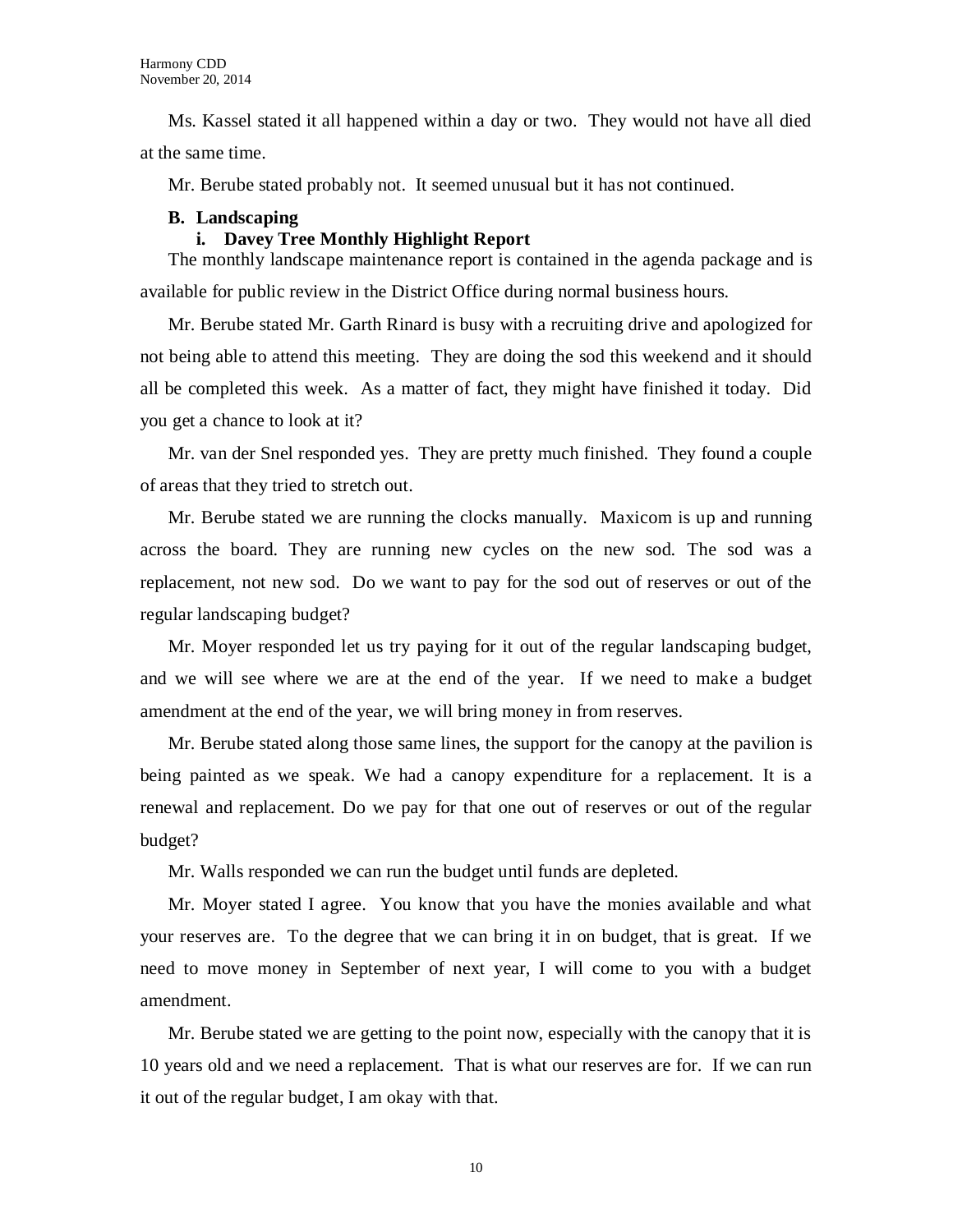Ms. Kassel stated the reserves are there to replace what needs replacing when the budget requires that we move money from reserves. I think this is the attitude we are taking, rather than we know that we are going to have to replace this and are going to take money from reserves and put it in the budget.

Mr. Walls stated typically you would do that during the budget process. We would see how much we have in reserve and replacement and pull out x amount of dollars to use this year for replacement.

Mr. Berube stated that is fine. I am okay with paying it out of the regular budget. It is simpler.

Ms. Kassel stated I just wanted to report that I have been in touch with Mr. Rinard regarding refurbishment of the Cat Brier landscaping. He said that he was going to get me a new proposal and information about the materials. I have not received it yet.

Mr. Berube stated he commented that he has been busy with this recruiting drive and he intends to get with you next week to finalize that. At first I read that you had not gotten together with him, but then I reread what he said, and he said that he had not been able to get back with you.

#### **SEVENTH ORDER OF BUSINESS Developer's Report**

Mr. Berube stated Mr. Bob Glantz sends his regrets.

Mr. Walls asked did they say anything about the front entrance? The one they are working on is taking forever.

Ms. Kassel responded sometimes it is just the contractors.

Mr. Walls stated I have not seen any movement over there for a couple of weeks.

Mr. Berube stated they have different contractors doing all different stages of that project. It is not just one guy. One guy did the black wall. Another guy did a little square house and another guy put wood on the square house. They are doing something different every day and they keep cutting our irrigation pipes and our Maxicom wires. They keep damaging more trees. It is getting very expensive.

Mr. van der Snel stated I spoke to Mr. Kent Foreman today, and Mr. Jon Rukkila from Davey Tree is going to make a list of trees and sod that need to be replaced by Harmony Development Company.

Mr. Berube stated they are not unwilling to fix everything that they damage. They have been very cooperative. All we have to do is say something. The problem is that it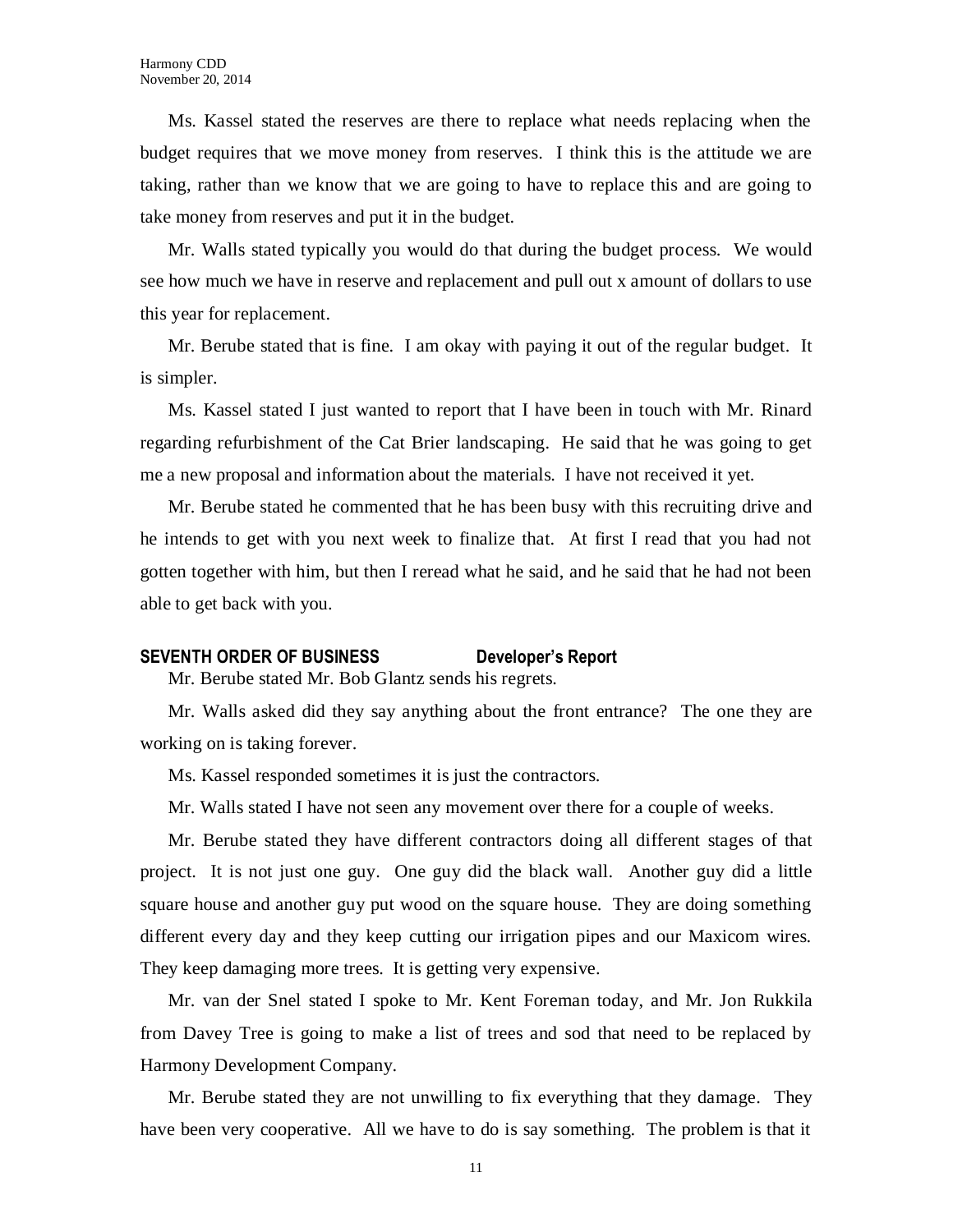raises issues with Maxicom because all of a sudden, you get an alarm report saying that the system is not running and it turns out that they cut the wires again. How many splices can you put in wires?

Mr. Walls responded they are going to drag this out six months and have all of these issues. I would rather that all of this happen quickly.

Ms. Kassel stated there is not much we can do about it.

Mr. van der Snel stated I spoke today with the Jr. Davis foreman and told him that there is nothing much that they can damage anymore because the silt fence is right on the lines. They should stay at least six feet out of that line and everything will be fine.

Mr. Berube stated the problem is that all the way around that H-2 neighborhood, basically where you see the silt fence, there are Maxicom wires right underneath it. When they ground into that fence, they ground up the Maxicom wires. It is all along there. As they go in and out of that neighborhood, they are going to be cutting the wires. They know it and we are just watching it. The good news is that he has immediate access to Maxicom so when the alarm goes off, we know. You do not even have to look anymore; you know where it is. It is over there somewhere. We have an issue that keeps popping up, which is the issue of signs that are going onto CDD property, basically realtor, For Sale by Owner, and Open House signs. We have not really set a policy. What is going on is that our CDD guys have been plucking the signs as they see them. This has raised some consternation from some of the folks who put the signs in. A month or two ago, this place was sign heaven from U.S. Hwy 192 all the way through the rotary. There were 40 to 50 signs up there, including the small white ones saying that there is a three bedroom/two bath home for rent and everything else. The question becomes what this Board wants to do about signs that are placed on CDD property. We really do not have a definitive policy, and people just put in those signs and they tend to leave them there.

Mr. Farnsworth asked where exactly are they being placed?

Mr. Berube responded in the greenery, right on the side of the road, just behind the curbs. Lifestyle Homes and Lennar did it, as well as private owners.

Mr. Farnsworth asked are they in front of individual houses and not on the main entrance?

12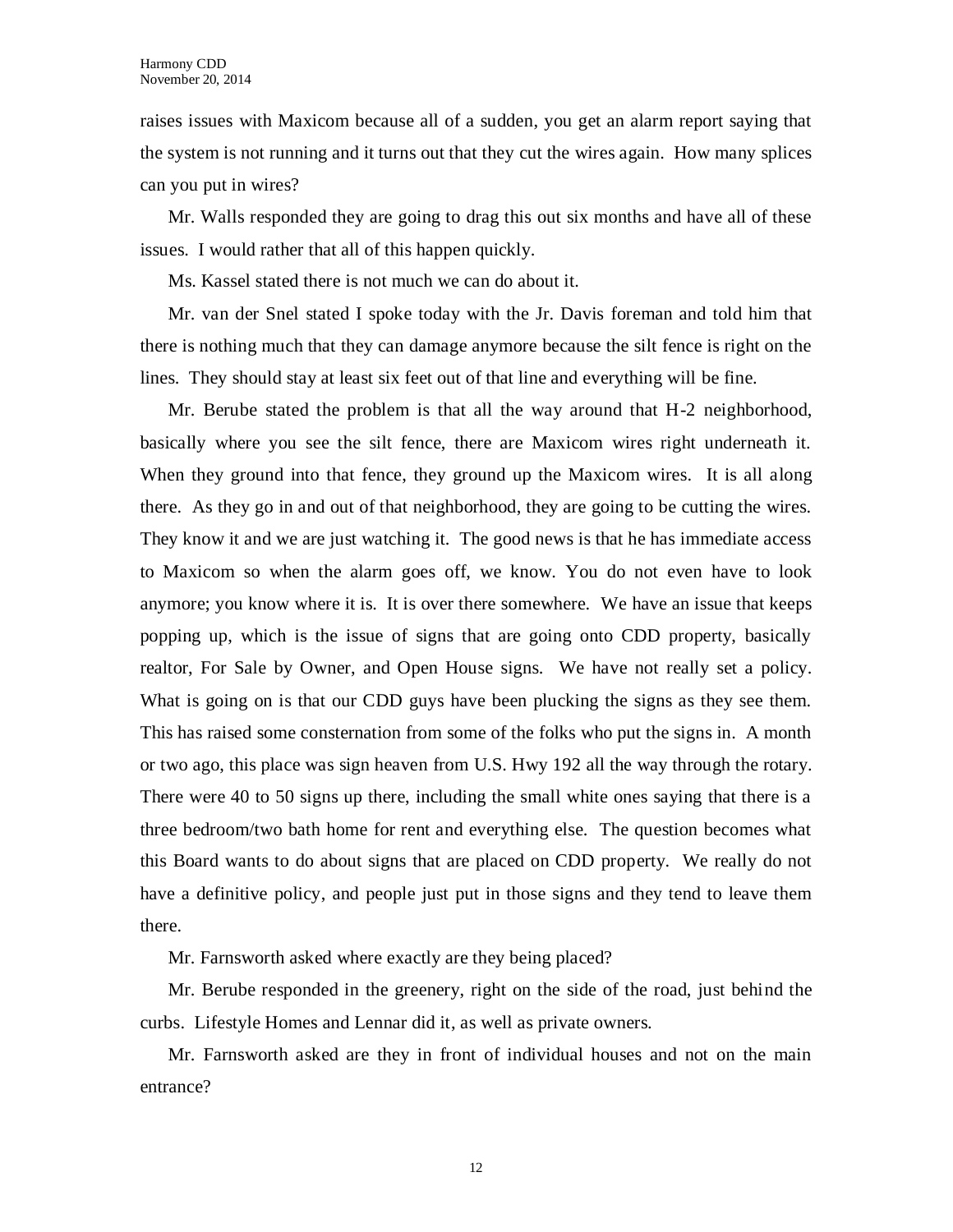Mr. Berube responded they are on the main entrances starting at H-1, coming all the way to the traffic circle, all the way around going down toward the school, along Five Oaks Drive. If you drive around here, you will see it.

Mr. Walls asked are you aware of any legal issue if our guys are driving around plucking them out of the ground?

Mr. Qualls responded I never thought about that.

Mr. Berube stated we have been plucking them fairly routinely, but occasionally Mr. van der Snel gets some commentary and he asks me what to do. As far as I am concerned, if they are on CDD property, we do not need permission to pluck them.

Mr. Qualls asked is it one entity or lots of different entities?

Mr. Berube responded lots of different entities.

Mr. Walls stated it is by builders and individuals.

Mr. Boyd stated there is a document that was submitted to the County by the developer that was approved and says what signs can and cannot be installed. You might be able to use that. I do not think that it was intended to address these types of signs.

Mr. Berube asked is it in the bound book that you put together when you were with Woolpert?

Mr. Boyd responded yes.

Mr. Berube stated I have it. I looked through the document and it does not address this.

Mr. Boyd stated I did not think it did, but you might be able to use it as the basis of a decision.

Mr. Berube stated the question becomes that these are temporary signs. Starting on Friday afternoon, people start putting out signs. When one sign goes up, others follow along and then you have a plethora of signs and it looks terrible. Sometimes we get them out of there by Sunday night, but other times they do not. The realtors do not like it because they put up Open House signs. There was one realtor who put up eight or nine signs, and they stayed there for four days. Clearly the open house was done three days prior. People get all wound up when we remove their signs. They can have the signs back. I am in favor of no signs on CDD property. If they want to put them on somebody else's property, that is fine, but if is on CDD-maintained lands, no signs are allowed.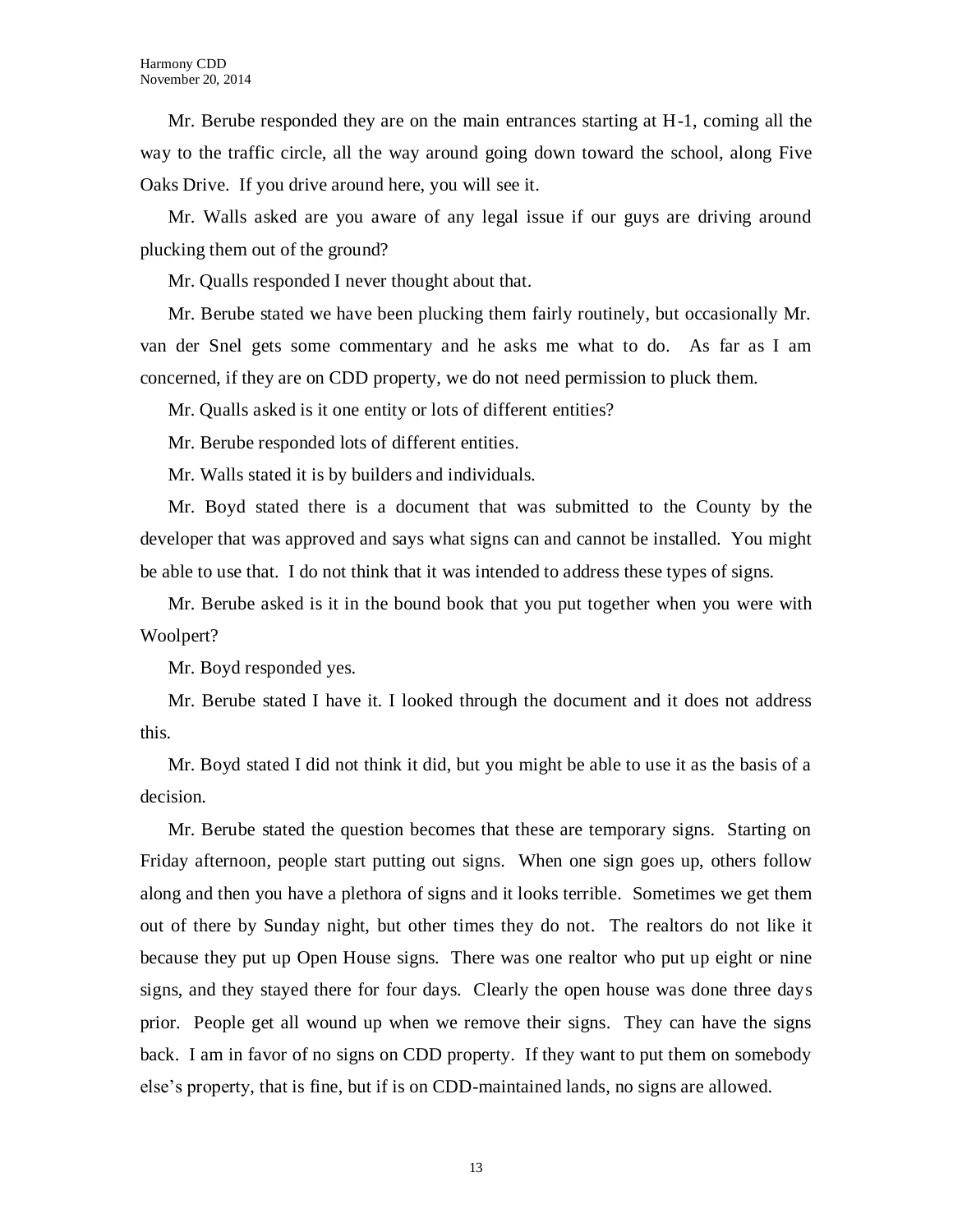Mr. Farnsworth stated I agree with you, especially if they are spreading them out all over the place. Is there any way of combining them and placing them where the map sign is? They could put things on that one sign but not spread them out.

Mr. Berube responded you can talk to all of these people and they all give you lip service. If you want no signs, the easiest way is to pull their signs up a few times and they are going to give up.

Mr. Walls stated I am okay with not having signs on our land. If they want to put it on their own property, that is one way not to deal with the HOA.

Ms. Kassel stated or someone else's property.

Mr. Berube stated they can put the sign on the developer's property, six feet back from the road. That is fine.

Ms. Kassel stated I am okay with a sign going up in a limited geographic area for 24 hours. They can put the date on the back of the sign and if it is not removed, staff will remove it. Whether that is enforceable or not is a completely different issue.

Mr. Berube asked a limited geographic area meaning on CDD property?

Ms. Kassel responded within a 10-foot radius of that map. All of the signs have to be there.

Mr. Walls stated we place signs for our meetings.

Mr. Berube stated but we remove them.

Mr. Walls stated they are gone the next day.

Ms. Kassel stated that is why I am saying 24 hours in a limited geographic area. If we find the signs, they will just get pulled out.

Mr. Walls asked what does Celebration do?

Mr. Moyer responded we do not let anyone put signs on our property in Celebration.

Mr. Berube stated that is the only way you can handle it.

Mr. Moyer stated I appreciate Ms. Kassel's suggestion, but the more you do that type of thing, the more personnel we now need to issue stickers for signs, and we have to hire people to monitor them for 24 hours. At a point, it is easier to say no signs, and then these guys who ride around and see them can just remove them.

Mr. Walls stated I am okay with that.

Mr. Farnsworth stated I was just trying to be accommodating, like Ms. Kassel was.

Mr. Berube stated it gets out of control when you try to be nice. That is the problem.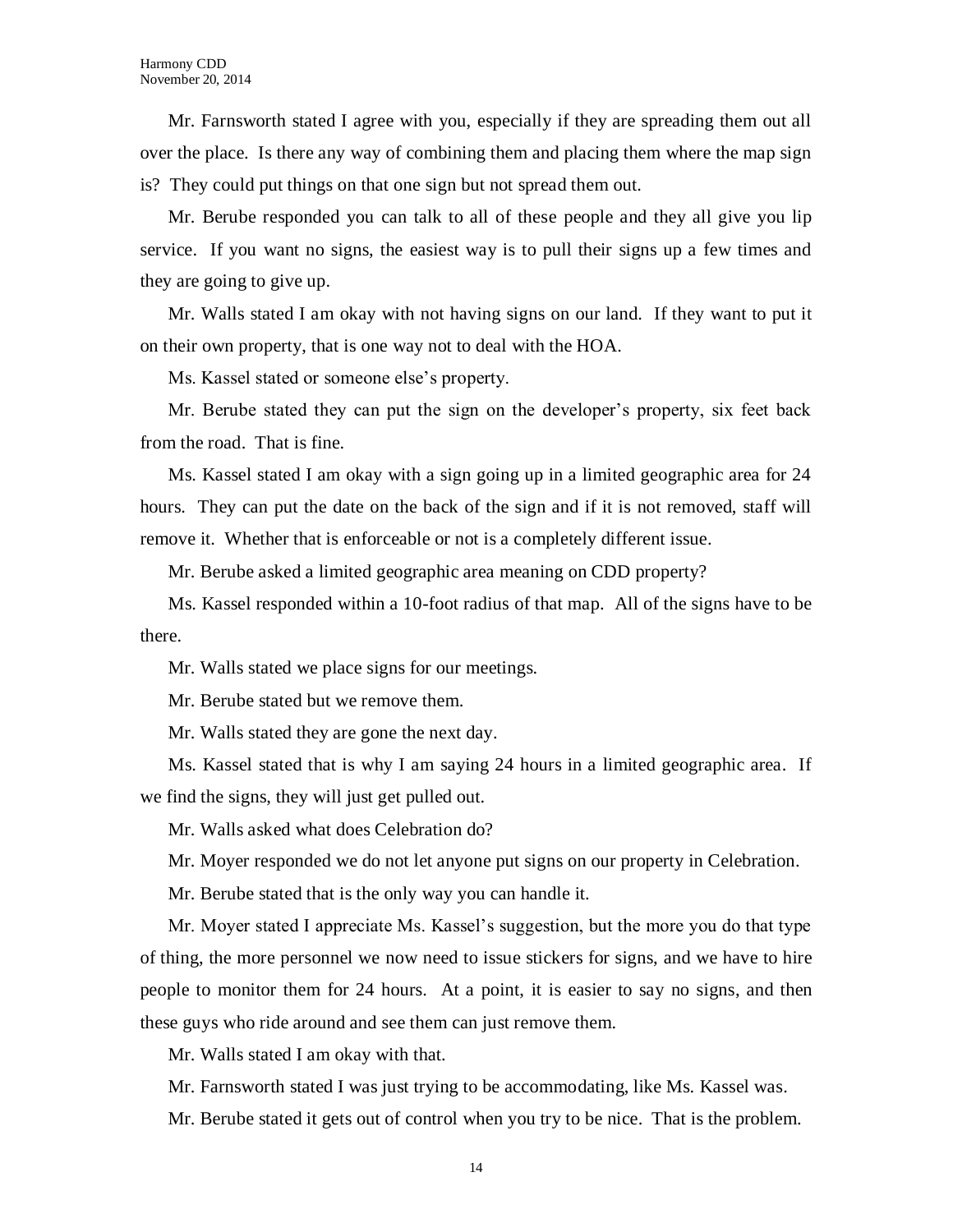Mr. van der Snel stated Harmony Development Company has an agreement with Park Square Homes.

Mr. Berube stated I am sorry about that, but they do not govern CDD property.

Mr. van der Snel stated I was under the impression that they might say something.

Mr. Berube stated if that comes up, they can put their signs on developer property on the other side of the sidewalk. If the CDD is maintaining it, there are no signs allowed.

Mr. Walls stated someone pointed out to me the other day that as you approach the roundabouts, there are new directional signs that show where everything is. These signs are blocking the stop sign. They are 10 feet away from the stop sign.

Mr. Boyd stated I did not notice them. I will take a look.

Mr. Walls stated I know the stop sign is there and I never see it. I think it is at every roundabout where they put those signs.

Mr. Qualls stated the County maintains the stop signs.

Mr. Walls stated I am fairly sure it is against the law the way they set them up. They need to be moved.

Mr. Boyd stated I will look at them.

Mr. Berube stated people are complaining that they cannot see the stop signs. Mr. Jeff Curtis posted online the other day that in a 25 mph community, there needs to be 222 feet of sight distance in front of stop signs. I do not know how they came up with 222 feet.

Mr. Walls asked was it 22 feet?

Mr. Berube responded 222 feet. I thought that, too. That is realistically, four house lots.

Ms. Kassel stated you need the stopping distance. If you are going 25 mph, you need 222 feet to come to a complete stop.

Mr. Berube stated you need reaction time, too.

# **EIGHTH ORDER OF BUSINESS Staff Reports**

#### **A. Engineer**

Mr. Boyd stated for Allstate Paving, we talked about the Chairman negotiating the final amount. We do not have the final amount yet because we are still disputing the change amount. The work is not completed, although it is substantially complete. I propose that we partially release the contractor to pay them so they can pay their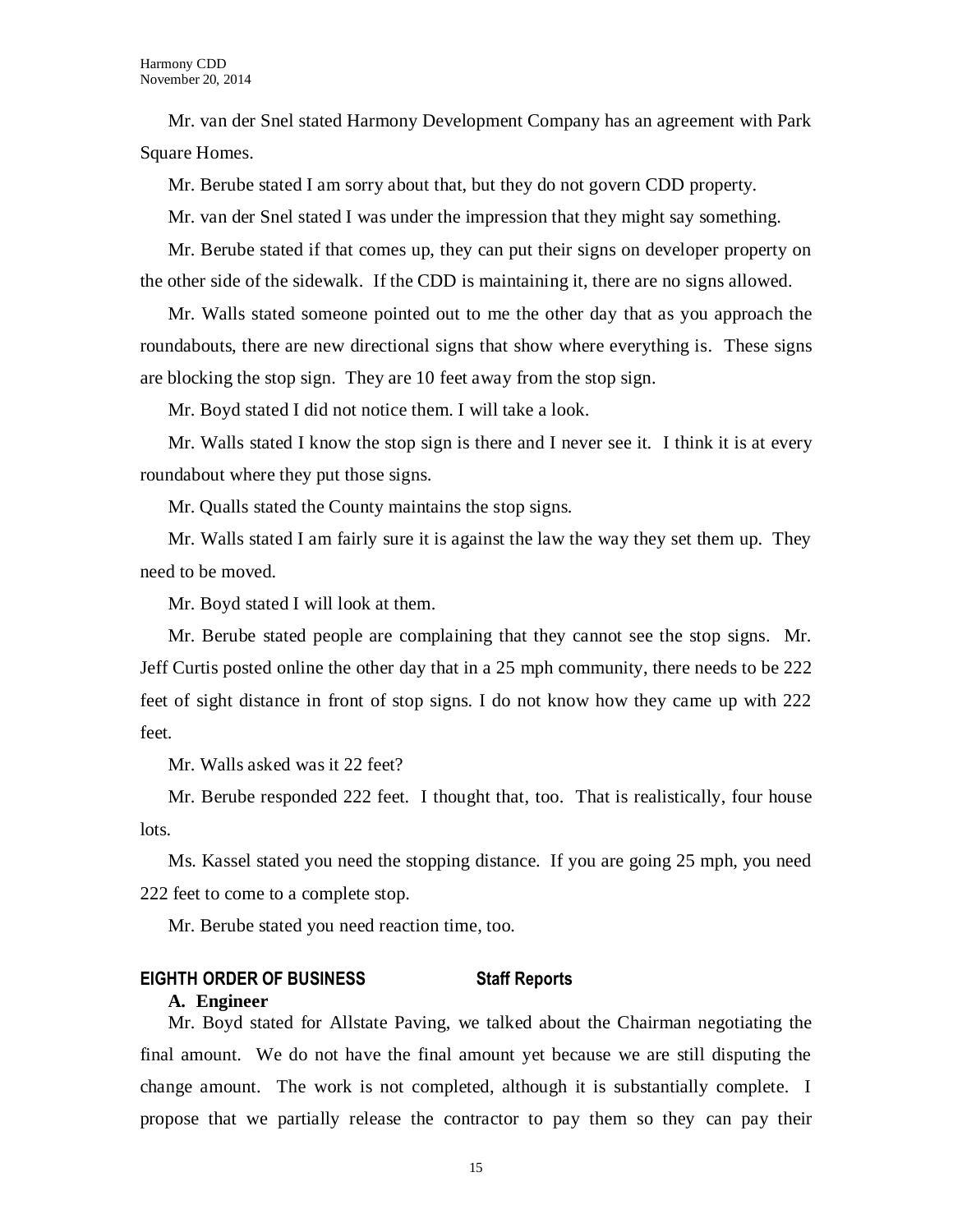suppliers and subconsultants. Based on the contract amount, with no change orders in dispute, the standard contract amount was \$60,090. Typically, 10% retainage is typical, but because we have concerns in some areas, I am going to suggest 15% and pay them the balance of the contract with the 15% retainage. We still have to resolve the change order request. Before we release the 15% retainage, all work will be complete and any repairs needing to be made would be made. After that, there is a one-year maintenance warranty still in effect.

Mr. Walls asked are you okay with the work that has been completed thus far?

Mr. Berube responded no.

Mr. Walls stated we talked last month that the asphalt was coming up in some places.

Mr. Boyd stated there are some areas that could have been done better. I would have to say that the work they completed, given what they had to work with on the underlying asphalt, is satisfactory, with the exception of one location in neighborhood G where they improved the radius. That has totally failed and they have to come back to redo it.

Mr. Walls asked are we comfortable paying them before they do that?

Mr. Berube responded yes.

Mr. Boyd stated the 15% retainage would cover it.

Mr. Berube stated from day one, they have been slow. To tell you the truth, the guy has been difficult to meet with, frustratingly difficult. I normally would not get into this position, but we are stuck with what we have. Mr. Boyd and I discussed this earlier today, and what I am recommending is to pay them \$50,000 of the \$60,090 they are owed, which leaves 15% on the table. I have to believe for that 15% we are going to hold back, the contractor is going to come back and repair what needs to be done.

Ms. Kassel stated that was my question. Is that enough of an incentive for him to come back?

Mr. Boyd responded absolutely. He told me that he has no concerns and admitted that he is responsible for coming back and repairing that one area.

Mr. Berube stated there are two things up in the air; one is to complete some striping in neighborhood G. We have some wavy striping, which is minor. We have the concern about how much asphalt got milled. We know that it did not all get milled. The two big areas are the value of the milling they did not perform and this radius improvement,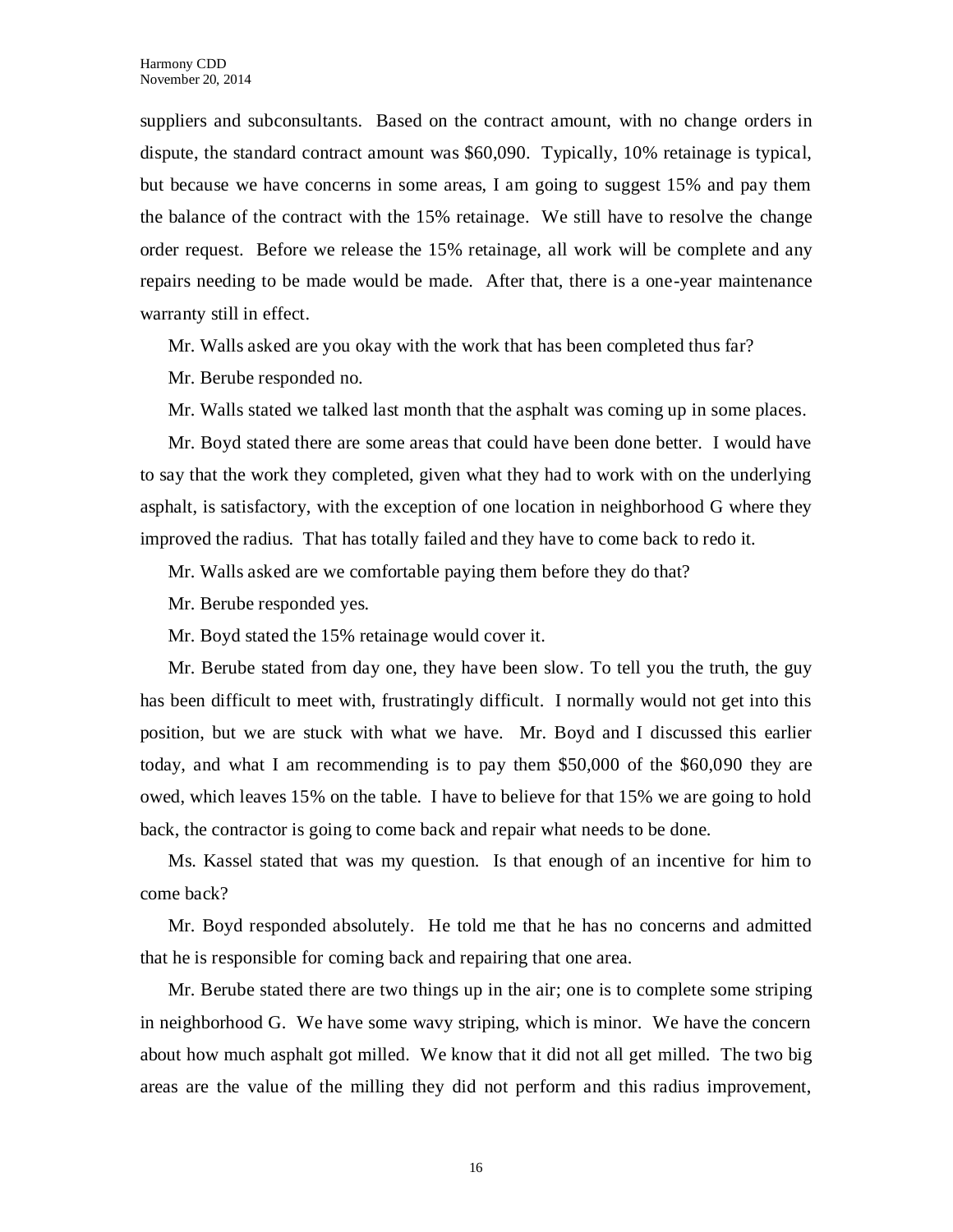which is probably worth \$1,000. We will be significantly ahead with what we are proposing.

Ms. Kassel stated if they do not come back.

Mr. Berube stated if they walked away right now, we would be well ahead of the game.

Ms. Kassel stated last month, we approved as a Board that you and Mr. Boyd would negotiate how they would get paid.

Mr. Berube stated correct. The reason why we are talking about it is we are changing from what we said last month. Last month, you agreed to let me negotiate a final figure. We are not negotiating a final figure yet. We are only proposing to let him get paid for a substantial portion of what he did, which is fair.

Ms. Kassel asked do we need to make a motion?

Mr. Moyer responded yes, because it does change the scope of the Chairman's authority.

Mr. Berube stated we are authorizing \$50,000 to be paid to Allstate Paving now.

On MOTION by Mr. Walls, seconded by Ms. Kassel, with all in favor, unanimous approval was authorize Mr. Berube to negotiate the amount to pay Allstate Paving \$50,000 leaving a retainage holdback of about 15%.

Mr. Berube asked Mr. Moyer, did you receive the bill that Allstate Paving sent?

Mr. Boyd responded I have it.

Mr. Berube stated it needs to be provided to Mr. Moyer so it can be forwarded to Coral Springs with a note directing that they pay \$50,000.

Mr. Berube asked what is the status of the ponds?

Mr. Boyd responded they started work by building a dike. They installed a floating silt barrier. The purpose is to catch any silt that is generated from placement of the dike or anything that contaminates that area and keeps it out of the balance of the pond. As they progress, the water level will go down. They will excavate the pond. Once the excavation is completed, they will allow the water level to rise and remove the dike. The floating silt barriers will remain in place until the neighborhood is completely finished. By that time, the pond should have settled down and the floating silt barriers will be removed.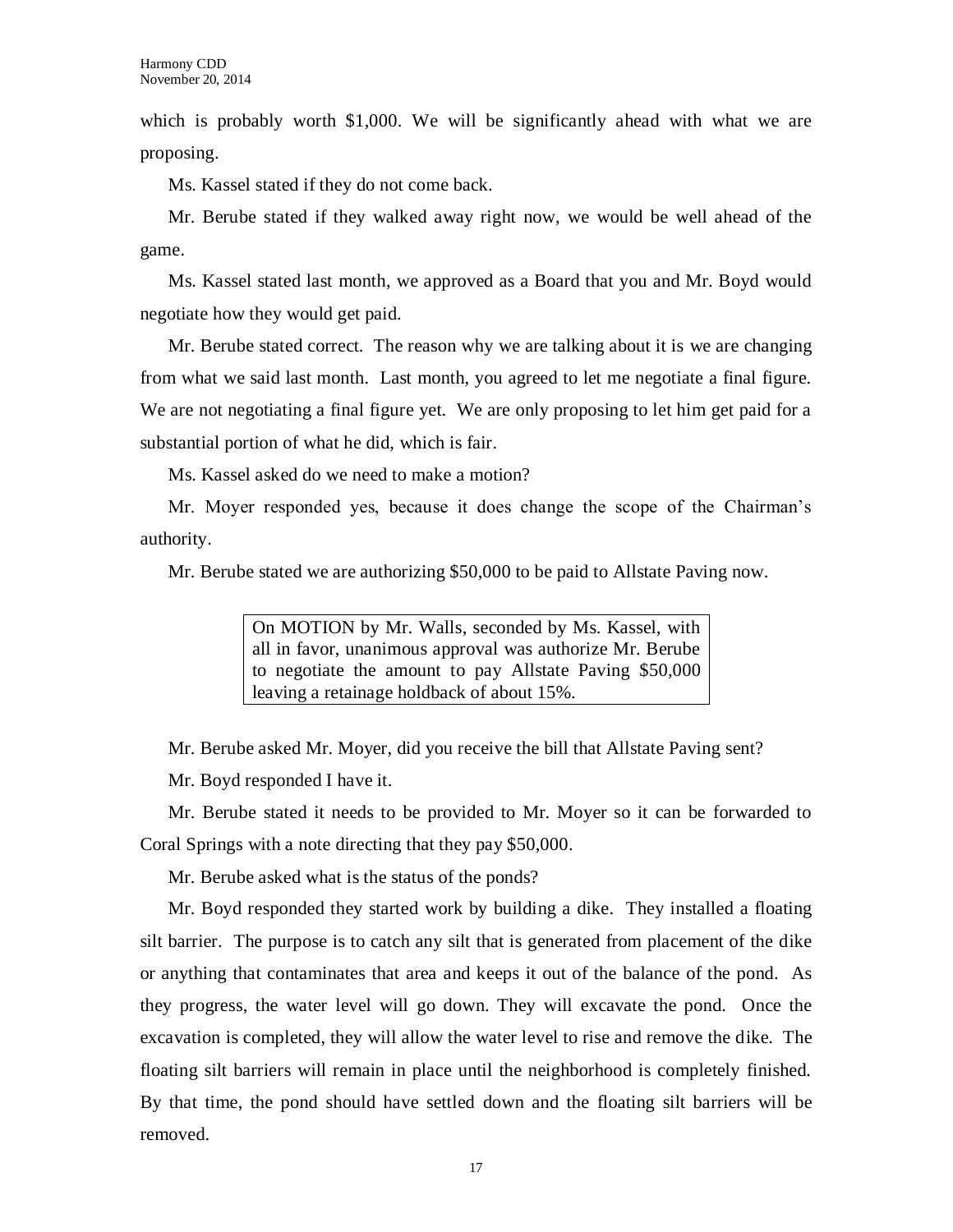Mr. Berube stated it is my guess that the pond is going to drop eight to ten inches or maybe more when they remove the dirt. What do you think?

Mr. Boyd responded it will, but the water will fill back up in a day or so.

Ms. Kassel stated it should because it is interconnected with the lake and the other ponds.

Mr. Boyd stated the groundwater is moving.

Mr. Berube stated it should come back.

Mr. Boyd stated Ms. Kassel sent me some information on the facilities. I guess that they were part of an audit. There is a list of the various facilities that the District owns. She asked me to check the reserve schedule that I prepared previously to make sure that everything is in there. I need to check a couple of things because there may be a couple of small shade structures. The one that sticks out in my mind is the structure at the boat dock, the boat house. I am looking at possibly increasing the amounts, and I will get that back to you.

Ms. Kassel stated I do not remember if the pavilions at the dog park, Long Park, and Buck Lake were included.

Mr. Boyd stated I was having some trouble identifying where a couple of those are. That is one of the things that I need to work on.

Ms. Kassel stated if you have any questions, you can call or email me.

Mr. Berube stated a couple of months ago, we added the trailer for the field services offices. Would that go into a reserve?

Mr. Boyd responded it is your decision as to whether or not that would go into reserves.

Mr. Berube stated the trailer is worth \$10,000 as it sits. Do you want to put that into reserves or just not worry about it?

Mr. Walls responded I would not worry about it.

Ms. Kassel stated it is not a big expenditure.

#### **B. Attorney**

Mr. Qualls stated I did perform some quick iPhone research, and Osceola County has an ordinance requiring individuals to obtain a permit for \$170 to install directional signs for new homes in a County right-of-way. The Orange County website said that they move 100,000 signs a year, and they do not allow signs on public rights-of-way without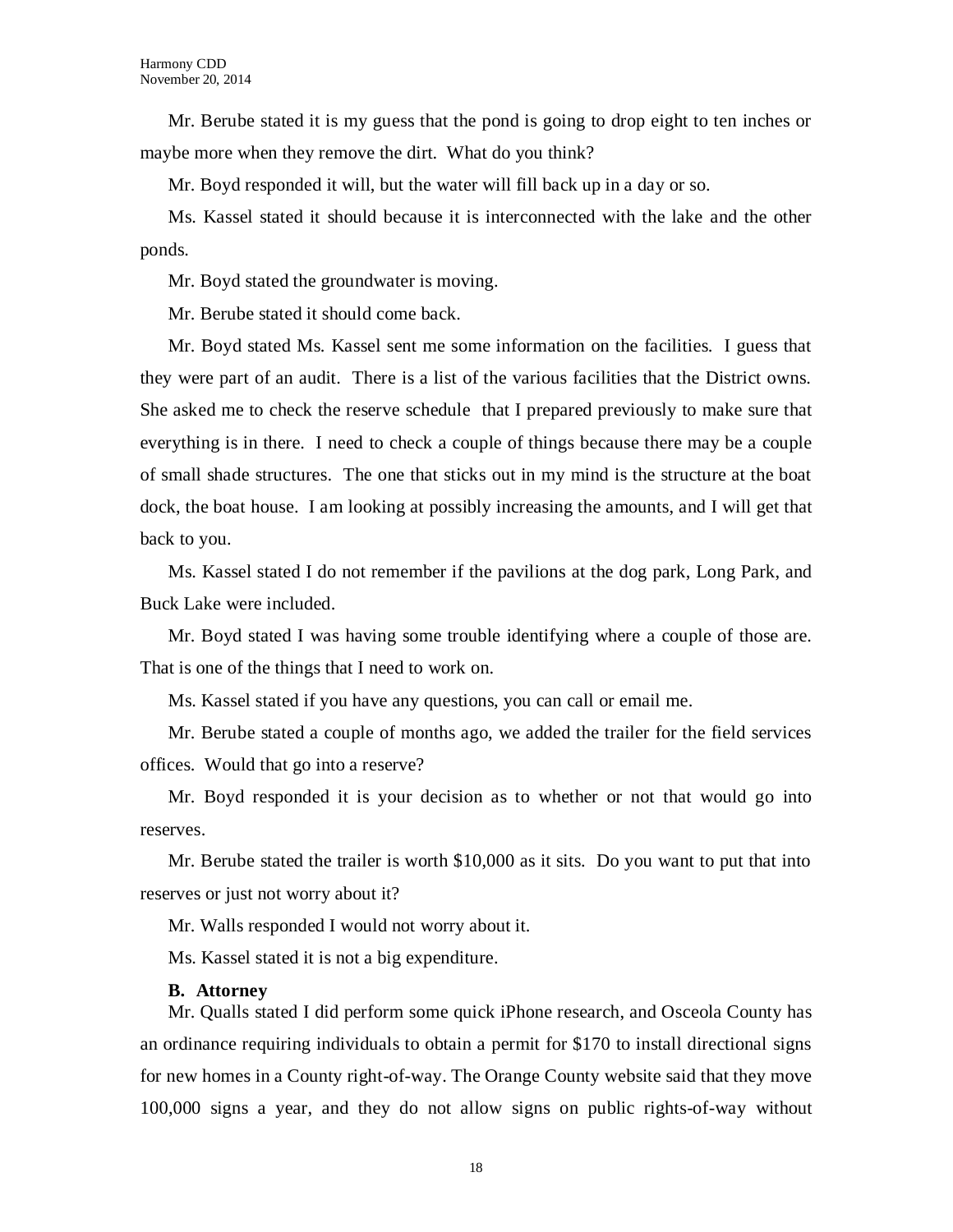permission. I would suggest a notice to inform people that they cannot place signs in the right-of-way.

Mr. Moyer stated we can post it on the website.

Mr. Walls stated some of our code enforcement guys come back with truckloads of signs.

Mr. Berube stated you see them in St. Cloud all the time and see them picking signs out of the median all the time on U.S. Hwy 192. It is incredible.

Mr. Qualls stated do not move election signs during elections season on private property.

# **C. Field Manager**

### **i. Dock and Maintenance Activities Report**

The monthly dock and maintenance activities report is contained in the agenda package and is available for public review in the District Office during normal business hours.

Ms. Kassel stated based on a Facebook post, it appears that we are looking to hire someone else. Did we lose a staff member?

Mr. Berube stated two weeks ago, a field service staff member was terminated. He has been replaced by someone who will start the Friday after Thanksgiving. It is never an easy move when someone has to move on. Mr. Moyer received all of the information. We have to remember that Mr. Moyer is the employer and not this Board, which is why I did not say anything. Mr. Moyer saw the documentation and made the call, and it is done. It was Mr. Rick Druckenmiller. It is not easy, but sometimes you have to make changes.

#### **ii. Buck Lake Boat Use Report**

The monthly boat report is contained in the agenda package and is available for public review in the District Office during normal business hours.

Mr. van der Snel stated we are working on the pavilion. By next week, the roof should be on. We are finished painting the Swim Club building. We painted half of the building because only that half was necessary. The other half looked good and fresh paint was still on there. We started painting the Lakeshore Park restroom. It will have the same color as the Swim Club so there is unity. We changed the locks on the Lakeshore Park restrooms because a few people got locked in and there was a 911 call. We changed it to a deadlock system that says "vacant" and "occupied."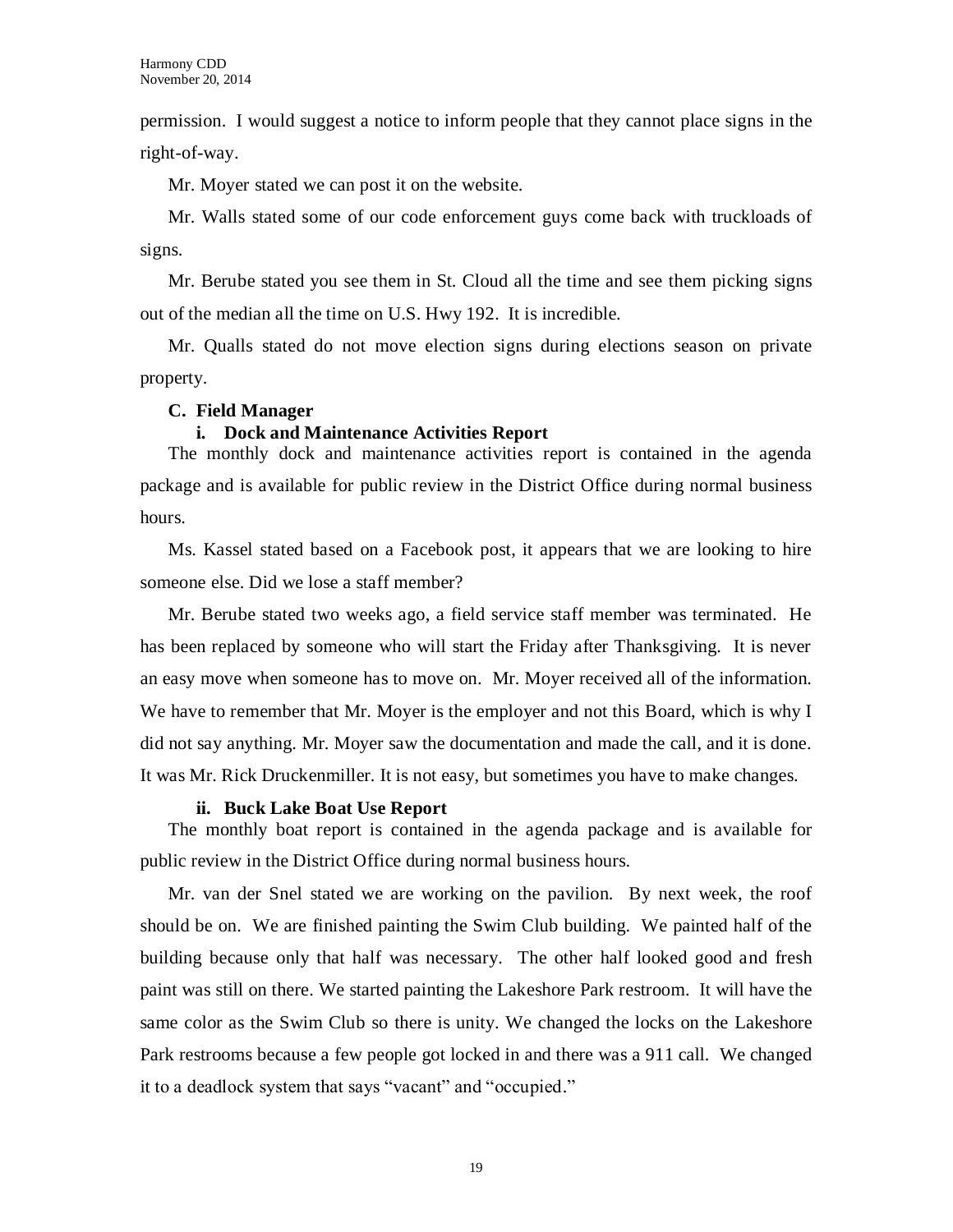Mr. Berube asked do we have a sense of what happened? Was any vandalism involved with that door handle? Could you tell?

Mr. van der Snel responded when people have the door handle down, they put their body into the door so that lever is going wild. The problem we had was the lever was stuck and it did not take a big effort to open it. We were having a problem with the Lakeshore Park restroom locks, and I wanted to eliminate all of those problems. Now we have a faceplate on it with a handle and a deadlock system, which is usual for all public restrooms.

Mr. Berube stated it is not nice to have people locked in the bathroom on Saturday at 6:00 p.m. We had one kid inside and one kid outside.

Mr. van der Snel stated these deadlocks are commercial grade. The dog park access gates are in process. We are working on them.

Ms. Kassel asked is that for Central Bark?

Mr. van der Snel responded it is for the main dog park.

Ms. Kassel asked is it the two dog parks off Primrose Willow?

Mr. van der Snel responded yes. The bigger one is wobbly. We have the gate and just need to find a moment to install it.

Ms. Kassel stated frequently when we arrive at the dog park, someone leaves the gates open. If you do not see that the gate is open from the other side, your dog can run away and it is a problem. I was just wondering if at some point you could look into if there is some gate-closing mechanism that is automatic.

Mr. Berube stated get a big spring that winds up.

Mr. van der Snel stated we can do that. It would be very easy to install.

Ms. Kassel stated on all the dog park gates, I would like to know the cost.

Mr. Walls stated it should be fairly inexpensive.

Mr. van der Snel stated they are \$25 each.

Mr. Berube stated for that dollar amount, it is not even worth talking about. Just get them. It is a good idea. We should have done that ten years ago. The ones who used to use them were more courteous.

Ms. Kassel stated more people means more opportunities for things to happen.

Mr. Berube stated absolutely.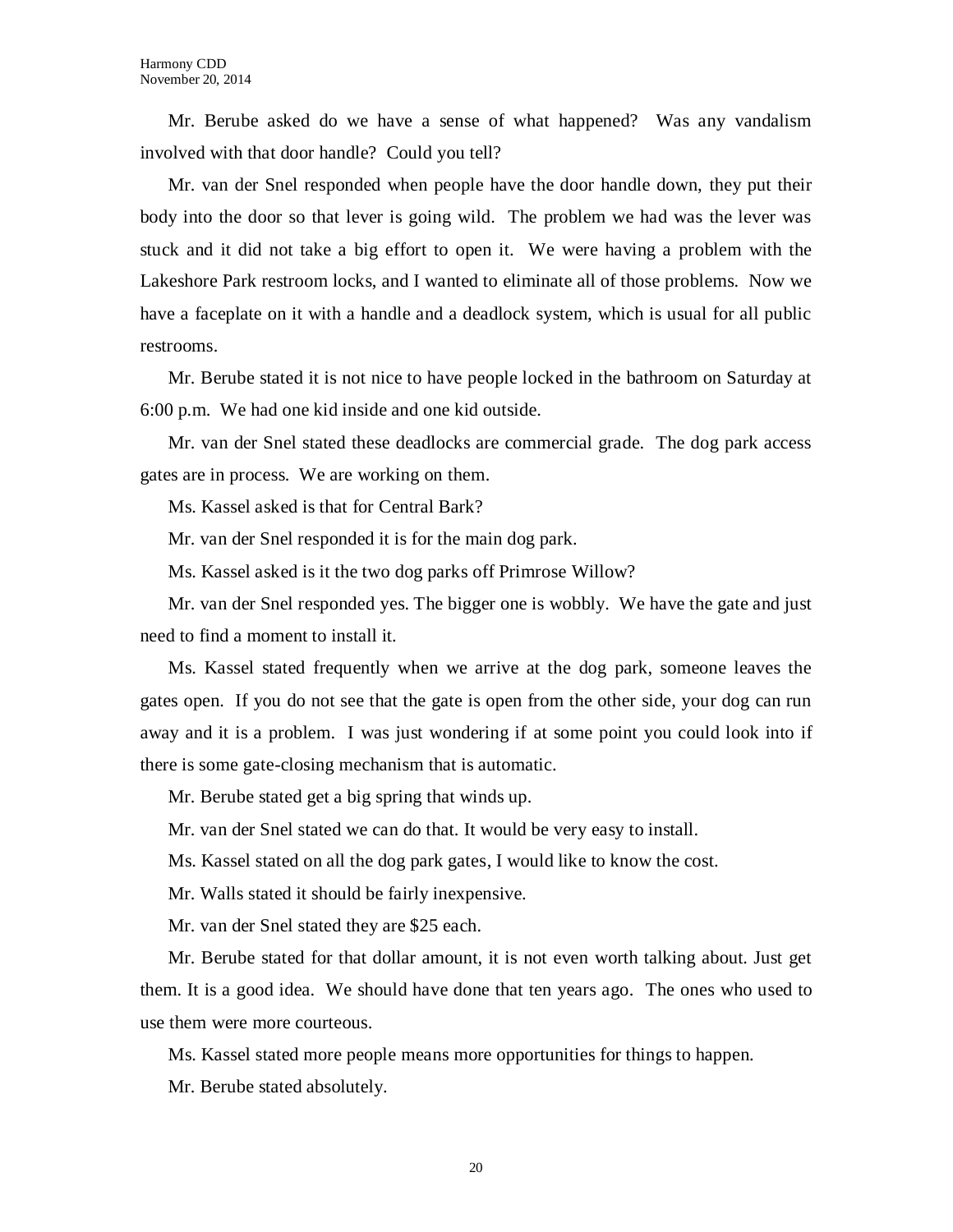Mr. van der Snel stated we are changing the boat reservation process on the website. I could never understand why there was not a cancel button. I spoke to Mr. Mark Catanese, and he said in the past it was not wanted. I told him to put it on there because it does not make sense.

Ms. Kassel stated we just never discussed it.

Mr. van der Snel stated it is on there this week. He is working on it. Residents do not have an option to cancel their reservation, and they call me and ask me how they can cancel their reservation. As of this week, they are able to cancel their reservation.

Mr. Berube stated I was looking at the pavilion today and the refurbishment program. We are going to change the towers to green and have a yellow canopy with a brown base. The question becomes if the brown base stays the color it is now or changes color.

Mr. Walls stated it does not bother me. What color is it?

Mr. Berube responded dark brown.

Mr. Farnsworth stated dark brown is fine.

Ms. Kassel stated it shows less dirt and reflects less light.

Mr. Berube stated people have their own ideas of what the right color should be. I want to make sure that we get the colors right because we had a lot of discussion the last time the pavilions were refurbished. Mr. van der Snel and I had a couple of meetings with Harmony Community School, and they were kind enough to provide their personnel a couple of times. This is in response for irrigation at Harmony Community School or along Cupseed.

Mr. Walls stated the tract that we own, not the school.

Mr. Berube stated if you look at the map, I have highlighted different areas. The orange area is Cupseed going towards Blue Stem. There are several CDD tracts. It encompasses about half a mile in a linear fashion. It encompasses the length of the entire school property. All of the irrigation we need is there, and it is functional if it gets turned on. Half a mile is only 2,600 feet and is not far unless you are walking. The problem is when you look at the map I drew. At the opposite end of the school property, I have a rectangle of property shown. The timer is at the other end of school property near the chiller building. The meter that runs all this is directly in front of the school, and that is shown in the other rectangle box that says "meter." Then when you get to the corner of Schoolhouse and Cupseed, there are five various electrical boxes. On the opposite corner,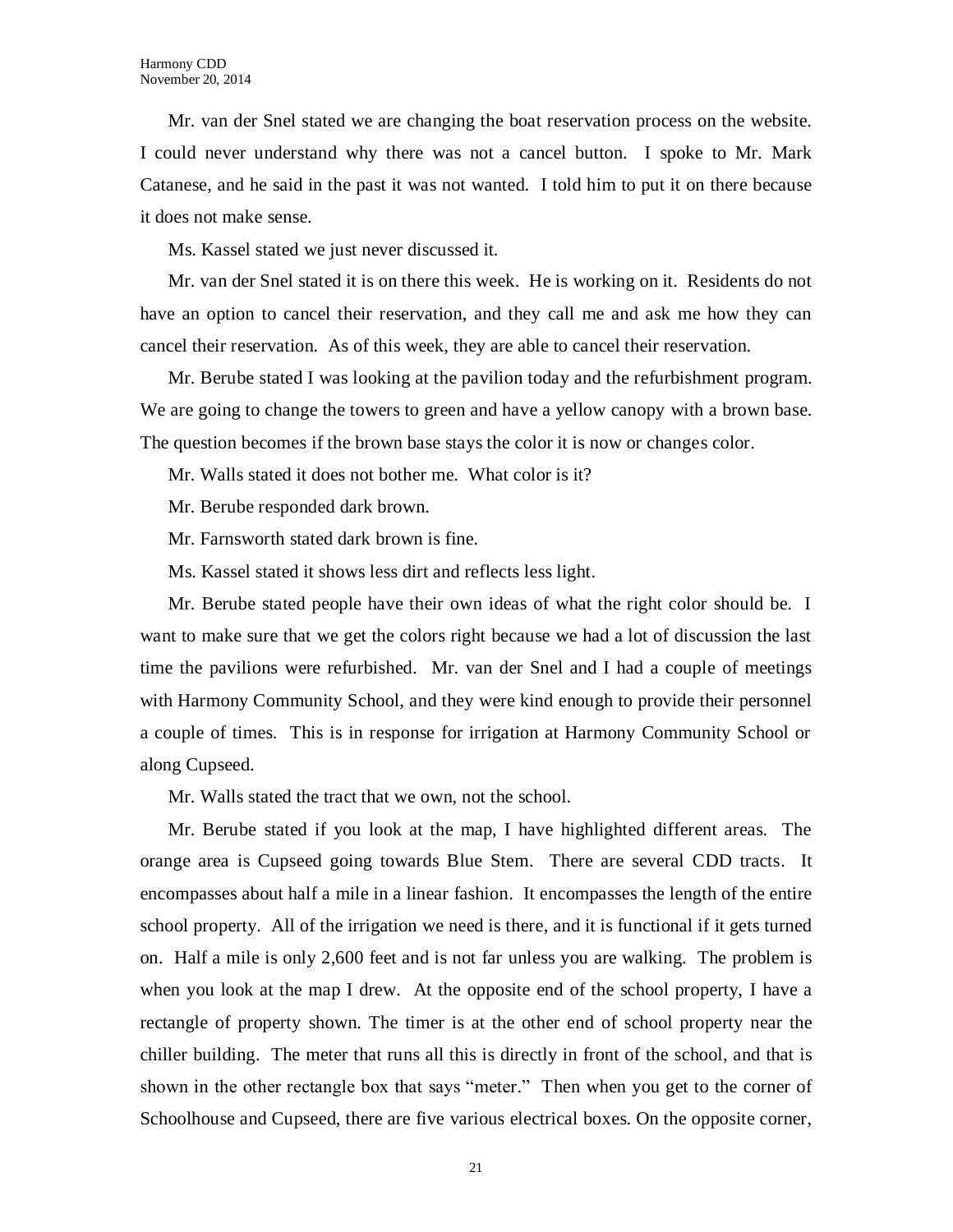right along Schoolhouse, is another big electrical transformer. All of that orange area is running off the timer that the school has control of. How we got irrigation on CDD property that is run off a timer controlled by the school for water and electricity is beyond me. It works right now if they turn it on. The problem is that they shut it off because they have leaks all over their property and no irrigation guy on staff. They send plumbers out when there is a leak. The plumber is running the clock at a fairly high dollar figure. They do not want the plumber digging up broken pipes and putting in sprinkler heads. When that happens, they just shut off the zone.

Ms. Kassel asked what are you proposing?

Mr. Berube responded if we want to irrigate that, we could take all of that back and we would have to cut in somewhere at the corner at those five electrical boxes, find our irrigation, and tie it all in and install a timer, a box, and a controller. It would easily cost \$10,000 to irrigate that strip. However, we have a meeting scheduled in a week with management of the School District to propose taking over all of their irrigation, but they would have to fix it first. I already spoke with Mr. Moyer and Mr. Qualls, and we would need an interlocal agreement. If they are willing to repair all of the irrigation right now so it is functional, we would take all of it over. We are talking about repairing rotors, and so forth. It is not a complex irrigation system. The caveat is that we would have a predetermined money level if something goes wrong, such as \$500 or \$1,000, if a line or timer broke. The School District would still be responsible for that. We would just have them turn on the water. They would be paying for the water and electricity to run all of the irrigation system. Our maintenance costs would be \$3,000 to \$5,000 per year at the outside, versus what we would have trying to tie this in and irrigate Cupseed and Bluestem. The obvious advantage is that the school property would look nice. We are paying Davey now to maintain all of the landscaping, which is marginal at best. We are also paying Davey to maintain the side, which is marginal at best, because it is getting no water.

Mr. Walls stated the side looks horrible.

Mr. Berube stated it is terrible because they shut it down. It was off because they did not want to repair their leaks.

Ms. Kassel asked why are they going to agree to fix their leaks now?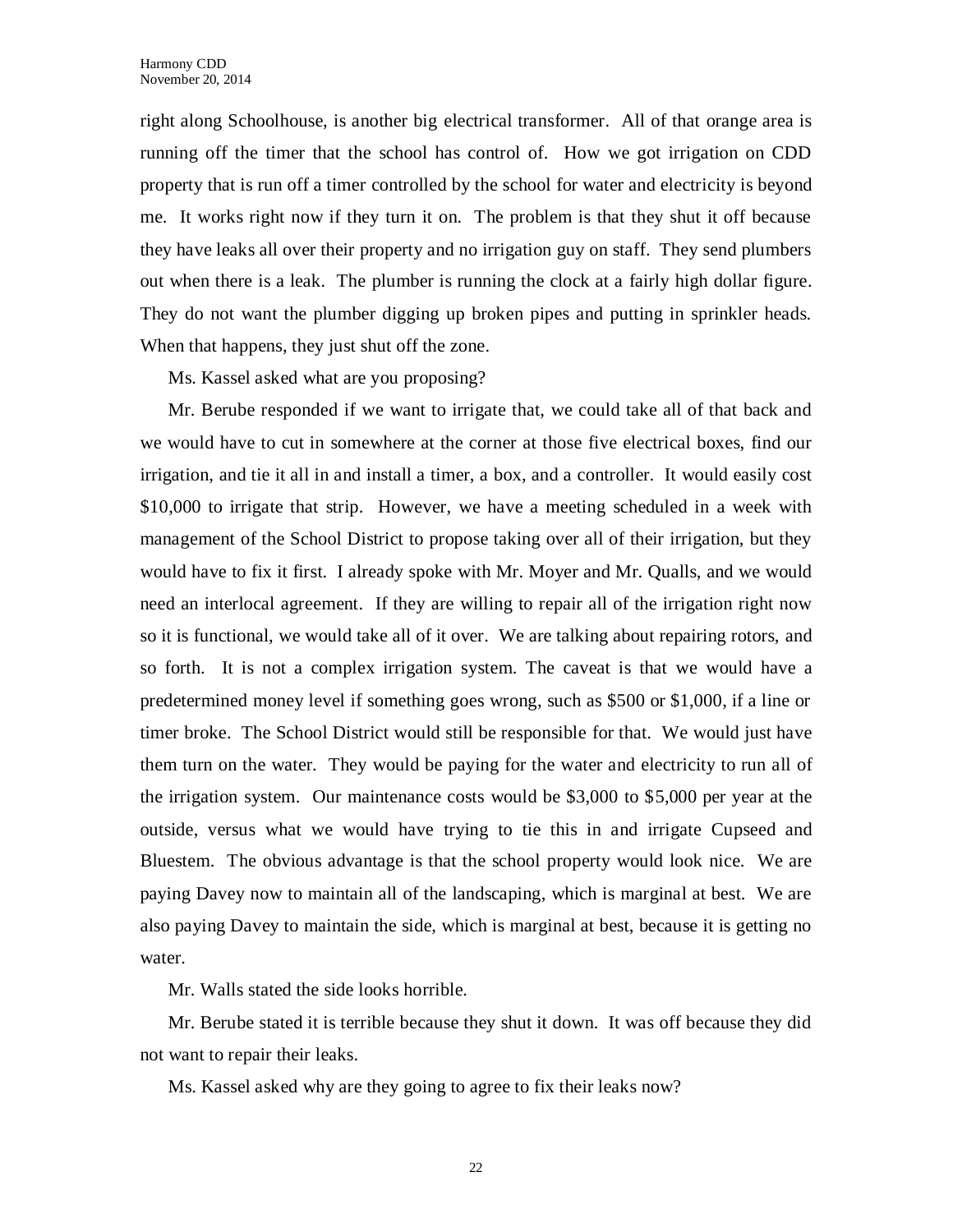Mr. Berube responded so they do not have to repair it more than one time. We would repair future leaks on their property. It would dress up the entire school property. Every once in awhile, the school gets ratty looking, and we respond by throwing money at it. Here we are again. We have a school in the middle of our area. If we want it to look good, this is the opportunity.

Ms. Kassel stated this is something that I thought we have talked about in the past where the CDD is setting a precedent by maintaining someone else's property, and that is an issue.

Mr. Moyer stated if it is government property, it is not as big an issue. You are still doing that, but it happens all the time where governments work together for the benefit of both.

Mr. Walls stated to maintain our property, we have to use their stuff, unless we spend a lot of money to install what we need to get our irrigation to work.

Mr. Qualls stated it is District property that would be watered.

Ms. Kassel stated it is also the school's property that would be watered.

Mr. Berube stated it is both properties. The electricity and water for all of the property would be supplied by the school—our property and theirs—because that is the way it is set up now. I do not know how it got there, but I can tell you that the irrigation that is on our property is coming off their timer. We know that because we turned it on and saw all of the leaks. That is why they will not turn it on, because there are leaks everywhere since they refuse to maintain it.

Mr. Walls stated it is a bit of a *quid pro quo*. We are getting our area maintained, and they are getting irrigation for their area, but they are paying for the water and electricity, and we are just going to maintain it if something breaks.

Ms. Kassel asked are they willing to do that?

Mr. Berube responded we do not know that yet, but I think so. That is why we are going to have a meeting.

Ms. Kassel stated it is a big "if."

Mr. Berube stated it is a big "if," but I am presenting it to the Board so when I have a meeting on December 3, I know where we are going. We already had two preliminary meetings.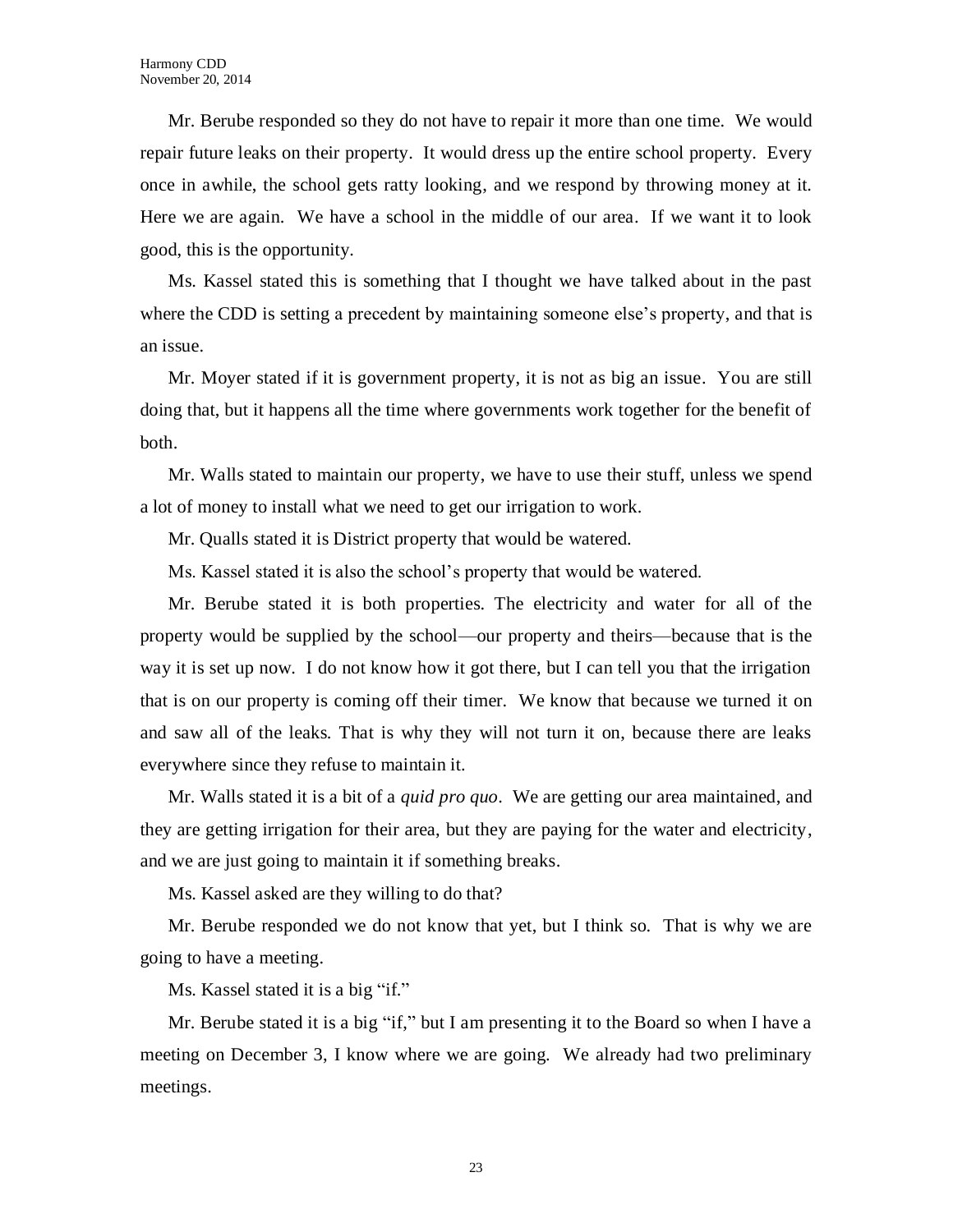Mr. Farnsworth stated from their standpoint, nothing is changing except that they have to pay some money upfront to make repairs.

Ms. Kassel stated that is not true. They are not paying for the water and electricity because they are not running it.

Mr. Berube stated that does not appear to be an issue.

Mr. Farnsworth stated they ran it in the past.

Mr. Berube stated correct.

Mr. Farnsworth stated it has always been that way.

Ms. Kassel stated it has not always been that way recently because they are not spending the money.

Mr. Berube stated not for water but for electricity.

Ms. Kassel asked are you sure?

Mr. Berube responded yes.

Mr. Walls stated if you go online and look at the plat for the school property, our CDD land runs into their parking lot. It is not just that strip of grass up front. We own the trees going into the parking lot. A lot of this is our land.

Ms. Kassel stated my concern is that we make an agreement that they are not willing to live up to.

Mr. Berube stated that is the reason for having a meeting. I need guidance from this Board to know where we are going. I am going up the chain of command at the School District, which is a slow and tedious process.

Ms. Kassel stated we are not only paying for maintenance of our own irrigation system, but we are also paying for the maintenance of some other property owner's irrigation.

Mr. Qualls stated I see that part of it, but I also see the part that you are working together with a government to provide services that you can both provide independently, but if there is some mutual benefit by working together, then governments can work together to achieve that end. I am hearing this for the second time, but obviously there need to be some discussions and a clear delineation of what is in it for both parties. The general concept is fine. I do interlocal agreements all the time. The basic law is in Chapter 163, Florida Statutes, which states that two governments can work together to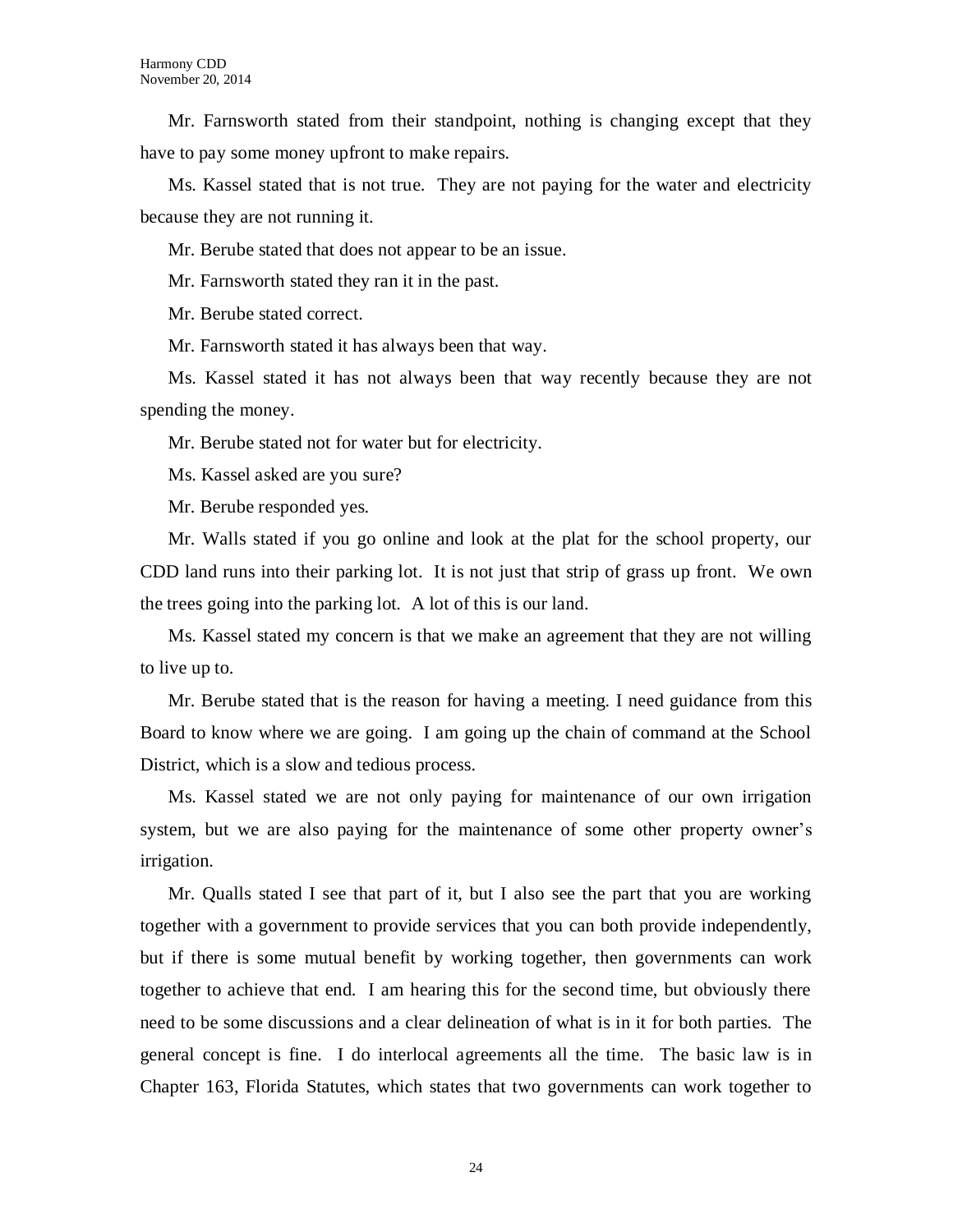provide services that each can provide independently, but by working together, economies of scale are met.

Ms. Kassel stated the mutual benefit is that we pay for maintenance, but they are paying for water and electricity for us to irrigate the property.

Mr. Walls stated even if they do not agree to that, I think we need to do something to make sure that our property does not look bad. When I walk by there now, it looks terrible.

Mr. Berube stated nothing grows there. There are all weeds.

Mr. Farnsworth stated we have a recourse. In reconfiguring the system, you would like to make use of what is there.

Mr. Berube stated the problem is, to make our system work, we have to deal with the property on the corner. If you look at that corner, there are five electrical boxes. No one is going to want to dig around there because the water is right along Schoolhouse Road. You would have to dig right under those boxes. It will get very expensive.

Mr. Walls stated if they are not amenable to taking the cost, maybe we can cut across and skip the boxes.

Mr. Berube stated here is the problem. They do not have a fancy irrigation system. They have spray heads and rotors. We only pay \$6 per spray head and \$9 for a rotor.

Mr. van der Snel stated a spray head only costs \$1.80 and a rotor is \$6.00.

Mr. Berube stated there are probably, at best, 30 rotors across that property that we saw running and 20 to 30 spray heads. If we had to replace every single one and they take 15 to 20 minutes to replace, you are not talking about much money to replace them. We will have an exclusion in the interlocal agreement of some dollar figure, like \$1,000, which they would be responsible for in the event something burns up or something more expensive than an irrigation head. That is what I am aiming for. The big deal here is trying to turn on the water for our property at the cheapest way possible. This appears to be it.

> On MOTION by Ms. Kassel, seconded by Mr. Walls, with all in favor, unanimous approval was given to authorize Mr. Berube to meet with the School District to propose taking over the irrigation at the Harmony Community School, upon the school making necessary repairs and paying ongoing water and electric utilities and the Harmony CDD taking on maintenance responsibilities.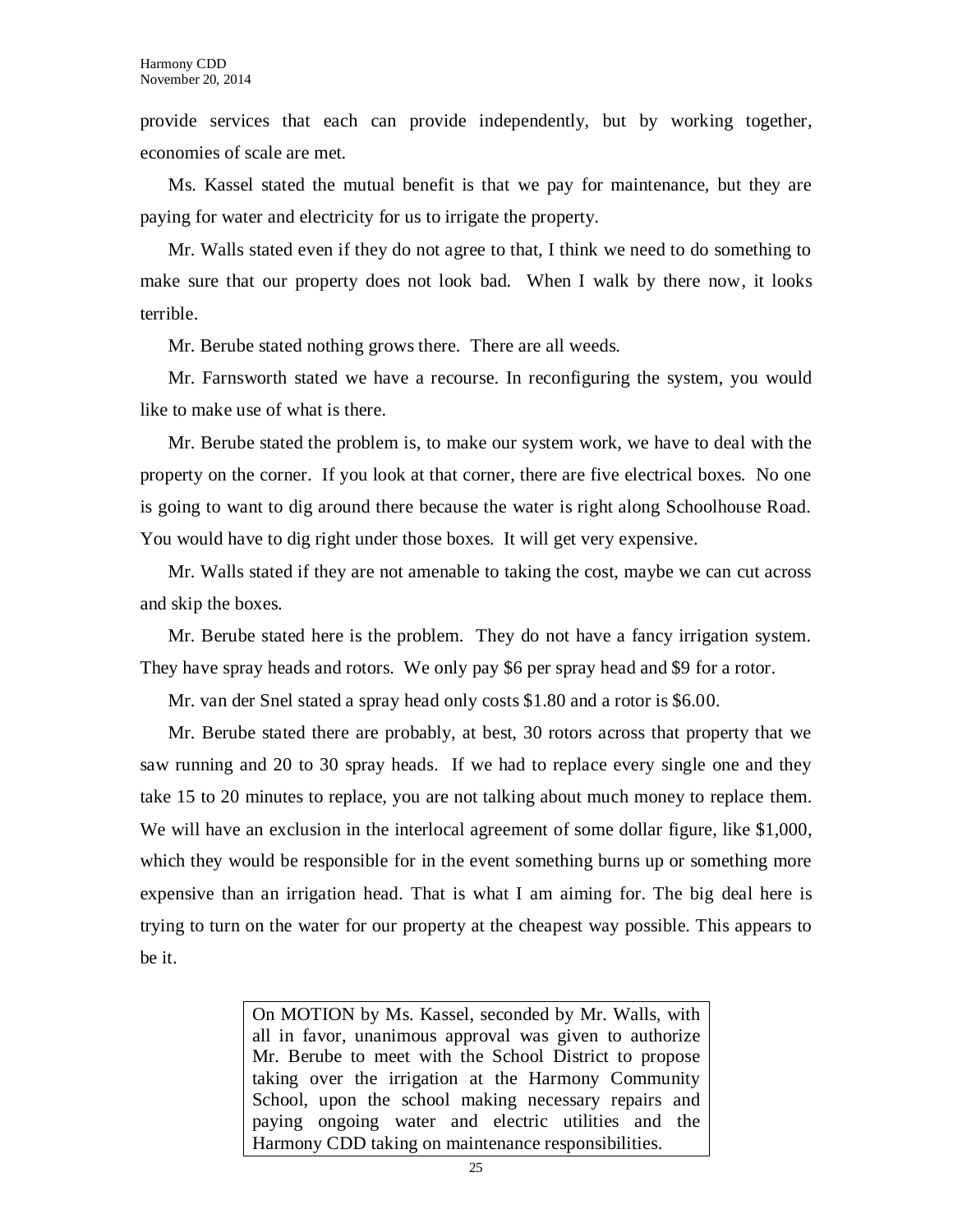Mr. Berube stated we will be reporting on this next month. We are making progress.

Mr. van der Snel stated we replaced a bench on the 20-foot pontoon. Last week when there was a heavy storm, the pontoons got damaged. The 20-foot pontoon snapped off the lines and got loose. There was minimal damage and we got it contained.

Mr. Berube stated Mr. Edward Kuykendall uses the boats quite often. We have done some work to them lately. Do they need further repairs?

Mr. Kuykendall responded they are looking good. The sailboat works great. I have no complaints.

# **NINTH ORDER OF BUSINESS District Manager's Report A. October 31, 2014, Financial Statements**

Mr. Moyer reviewed the financial statements, which are included in the agenda package and are available for public review in the District Office during normal business hours.

Mr. Moyer stated the reports are for the first month of our fiscal year. We have not received any of our non-ad valorem special assessments through the tax collector, nor would we expect to. We will start receiving some revenues in early to mid-December. Your November statements will not show this, but your December statements will show receipt of some revenues. On the expenditure side, everything is in line with what we would expect for our first month of operation. I have nothing to highlight.

# **B. Invoice Approval #175 and Check Register**

Mr. Moyer reviewed the invoices and check register, which are included in the agenda package and are available for public review in the District Office during normal business hours, and requested approval.

> On MOTION by Mr. Walls, seconded by Ms. Kassel, with all in favor, unanimous approval was given to the invoices and check register, as approved.

Mr. Berube stated the check register and the Sprint bill print sideways in the agenda package. Would it be possible to have the Coral Springs office switch the printing to landscape from portrait mode so they are easier to read?

Mr. Moyer responded sure.

Mr. Berube stated I noticed that the Sprint invoice increased to \$400. There are two reasons. We had a phone that failed and Apple did not want to hear anything about it.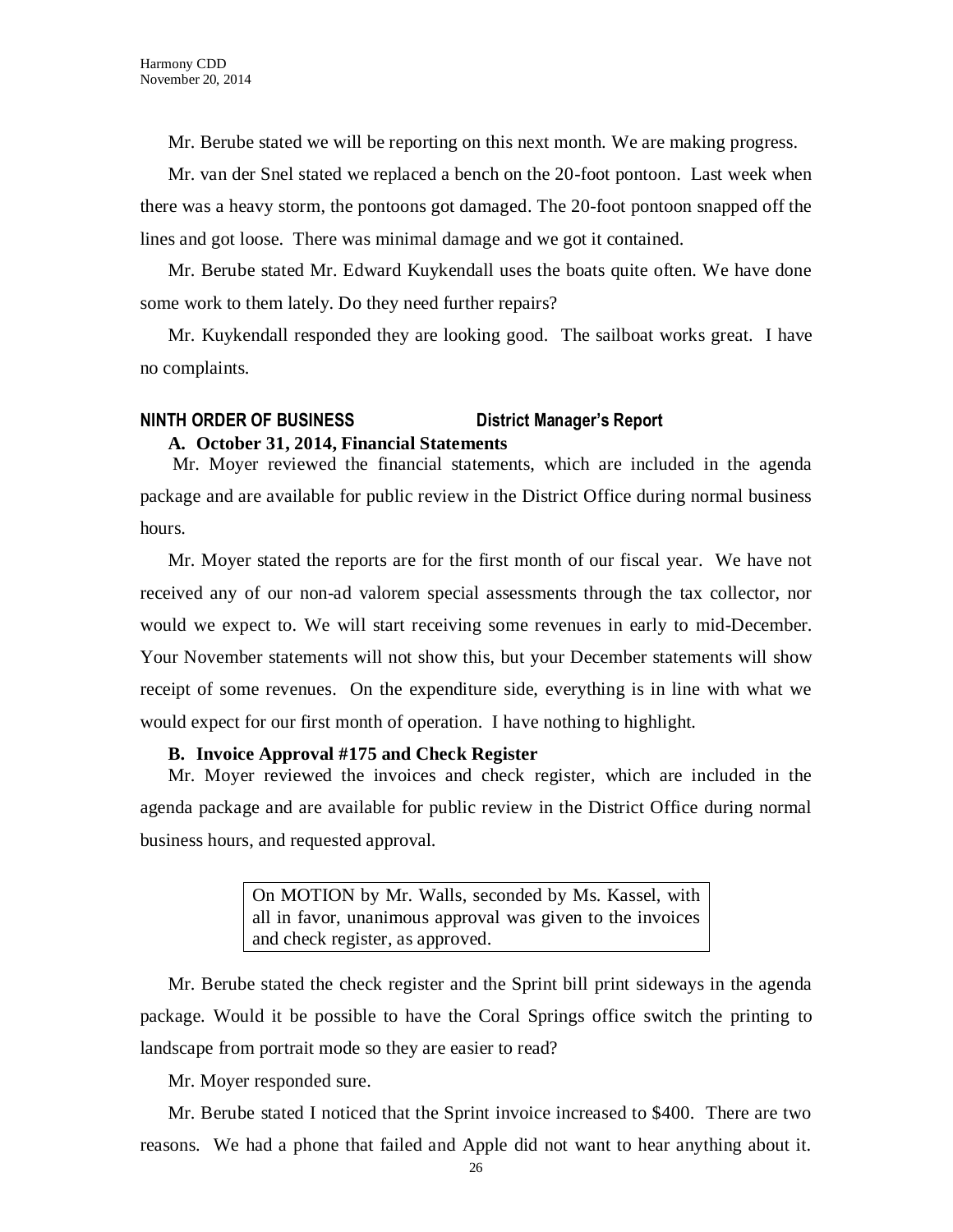Our friends at Sprint told us to sign up for a new line which included a free phone. After the 15-day period, we can cancel the line for the phone that died. That is exactly what we did. We had a one-month double billing, which cost \$54, but we received a \$600 iPhone. That is one of the benefits of having a government deal like we have with no contract with Sprint. The other thing that happened is for the internet in Mr. Van der Snel's office, which is an air card that we paid for two months because we were billed in advance. Next month's Sprint bill will revert back to normal.

Mr. van der Snel stated Sprint has a return program where you can return iPhones. I returned two iPhones. I hope they will take them. That will give us a credit of \$478.

Ms. Kassel stated that is great.

Mr. van der Snel stated that is pending.

Mr. Berube stated one was broken. They have a lot of rules and regulations on what they will credit back to you, but Mr. van der Snel took the liberal approach and sent them both back. We will see if Sprint takes a liberal approach in accepting them. Our Sprint deal continues to work out fairly well, so I am thankful.

# **C. Website Statistics**

The website statistics are contained in the agenda package and are available for public review in the District Office during normal business hours.

# **D. Public Comments/Communication Log**

The complaint log is contained in the agenda package and is available for public review in the District Office during normal business hours.

# **TENTH ORDER OF BUSINESS Supervisor Requests**

Mr. Farnsworth stated a question came up and I did not know how to answer it. I looked at my own tax bill and do not know how to split it out. There is one line item that has both the portion we can pay off and the portion that is variable as set by this Board. How does any resident separate those two line items so they can identify how much each one is?

Mr. Moyer responded it can be done. I will email it to you. Basically it is done by a proration of the debt service budget as it relates to the operating budget. The reason that there is only line item is because they do not want to issue two checks to the same entity, so they send one check to the Harmony CDD. If you look at some of the check registers, you will notice that from the general checking account, there are some fairly large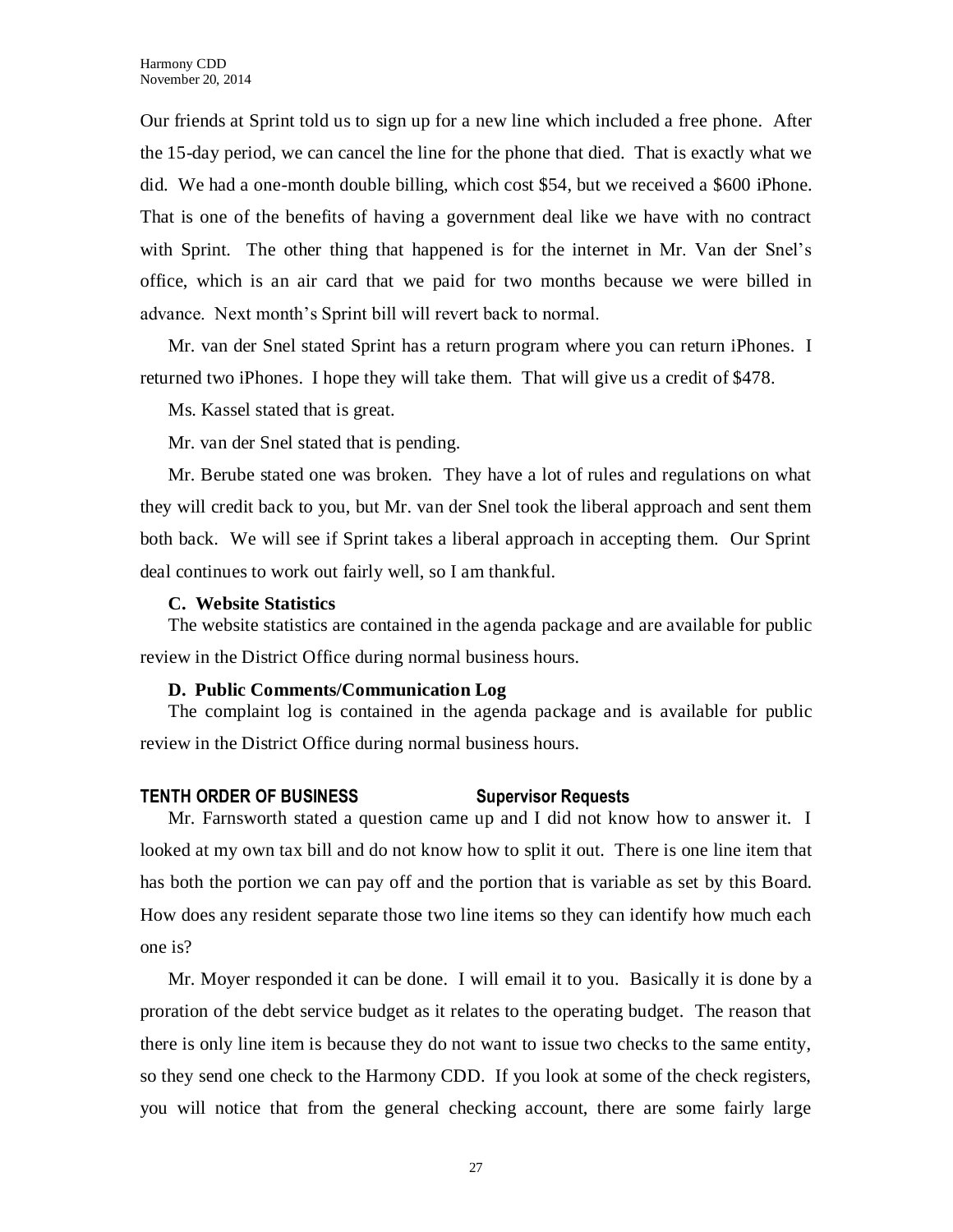amounts of money that we transfer to the trustee. That is all based on a percentage of the budget as it relates to the O&M budget.

Mr. Walls stated when we approve our budget, there is a schedule showing each set of lots and the amount of O&M and debt service.

Mr. Farnsworth stated I could not break out my own tax bill so I did not know how to answer them.

Mr. Berube stated it is about 70% debt and 30% O&M.

Mr. Moyer stated it is broken out by product type. The debt service part of our budget for this year is \$5,600 and the O&M part of our budget is \$4,000. You are looking at \$4,100 and \$6,000, for a split of about 60/40.

Mr. Farnsworth asked rather than that simple ratio, is there a better way to find out?

Ms. Kassel stated if they wanted to pay off their bond, they call the District office.

Mr. Farnsworth stated by the same token, if they are interested in looking at what it would be, they will not get an answer unless they say to the tax office that they are ready to pay them off right now.

Mr. Berube stated the tax office does not do that.

Mr. Kassel stated Mr. Moyer's office does that.

Mr. Farnsworth stated it does not matter. You will not get an answer unless the customer who is calling says they have the money here and is ready to pay it.

Ms. Kassel stated the amount changes.

Mr. Berube stated it changes every month.

Mr. Farnsworth stated if it is information, that is the policy and what happens. There should be some other way that they can break it out so they get some idea of where they are.

Mr. Berube stated it is 60% debt and 40% operation and maintenance.

Ms. Kassel stated that still does not tell them how much it is.

Mr. Moyer stated we maintain in an assessment lien book that every year is updated to show how much principal was paid by the collection of the non-ad valorem assessments and what the remaining principal balance is.

Ms. Kassel stated for each lot.

Mr. Moyer stated I will ask if we can put that on the website. It is going to be a big report. I will see if we can do that.

28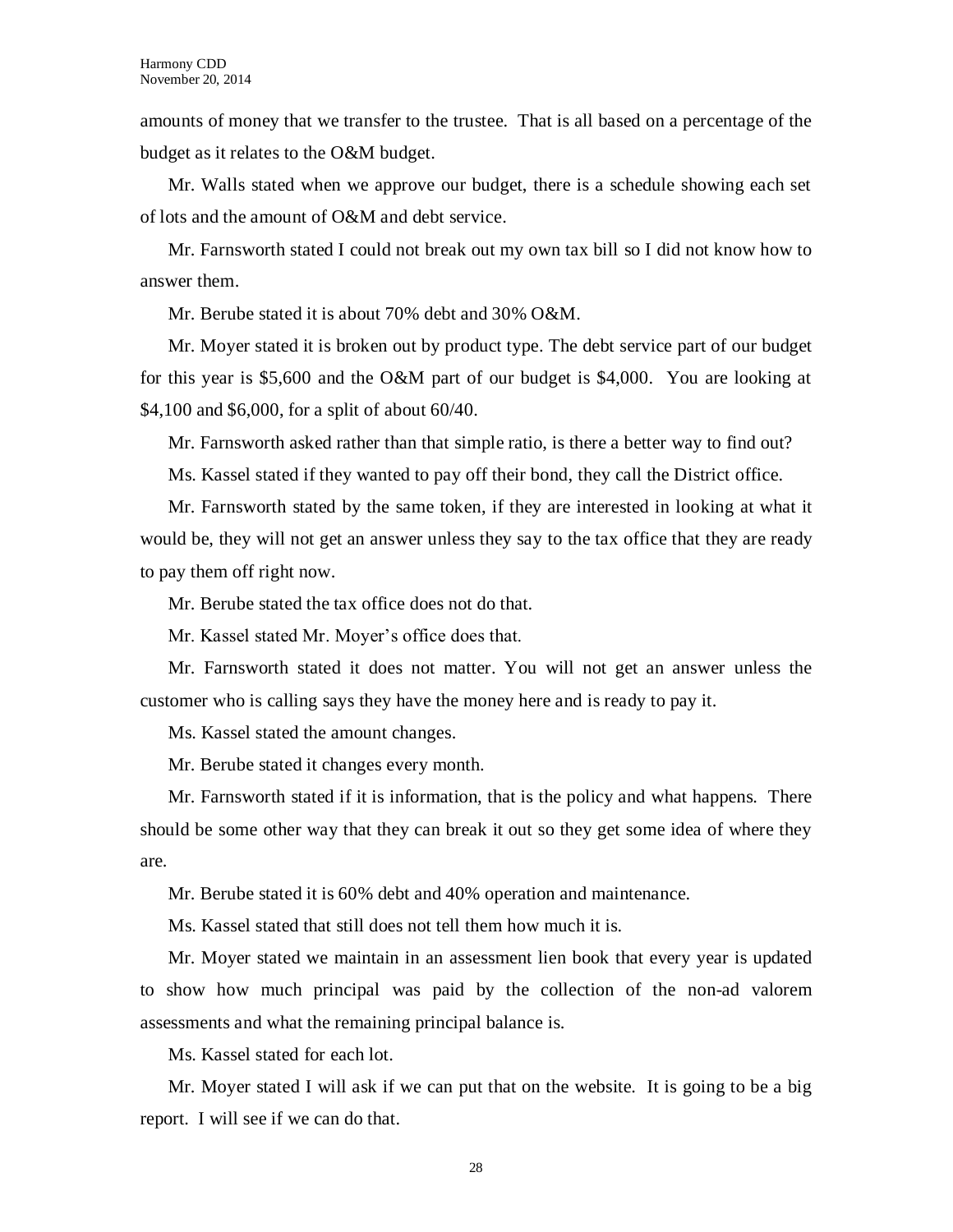Mr. Berube stated once you put that out there, then it has to be maintained. Once you publish it, people are going to take that as golden. I would not put that out there.

Mr. Farnsworth stated I was not asking you to do that. I was asking if there was some way they could break out the single line item into two figures. A simple ratio is the only option to do it. Not everyone's ratio is going to be exactly the same.

Mr. Walls stated if you are looking to break out the line item on the tax bills that is paid every year, that is in our budget, which is posted online.

Mr. Moyer stated on the last page.

Mr. Farnsworth asked is that for each person?

Mr. Berube responded for each product type.

Mr. Farnsworth stated I remember seeing that table but I do not remember where it is.

Mr. Moyer stated it is the last page of the budget. If you go to the website and pull up the budget, go to the last page for that table, which gives you all the information.

Ms. Kassel stated but it is only giving you what you owe this fiscal year that you are paying in your non-ad valorem assessments. It is not giving you the total amount that you would need to pay off.

Mr. Farnsworth stated no, but if you have two items and the amount per lot, then you can subtract that from your current tax bill so you know how much you are paying.

Ms. Kassel stated how much you would be saving.

Mr. Farnsworth stated if you know your starting point or how much you began with and how long you have been paying it and it is a fixed amount, then you know where you are going. At least you have a shot. Without separating them out, you do not have a shot.

Mr. Berube stated I would call Coral Springs and ask for Ms. Luvinia LaCap or Ms. Elizabeth Langston.

Mr. Moyer stated the problem with doing it mathematically in your head is, it is like a mortgage and the interest decreases over time and the principal increases over time. The amount stays the same. Every year it is going to be level debt service, but to determine how much is principal and interest, you have to go to the schedule. There is a schedule in the budget that shows the principal and interest payments on the bonds. If you wanted to spend some time on it, you probably could figure it out.

Mr. Farnsworth stated I can work it backwards if I know the interest rate.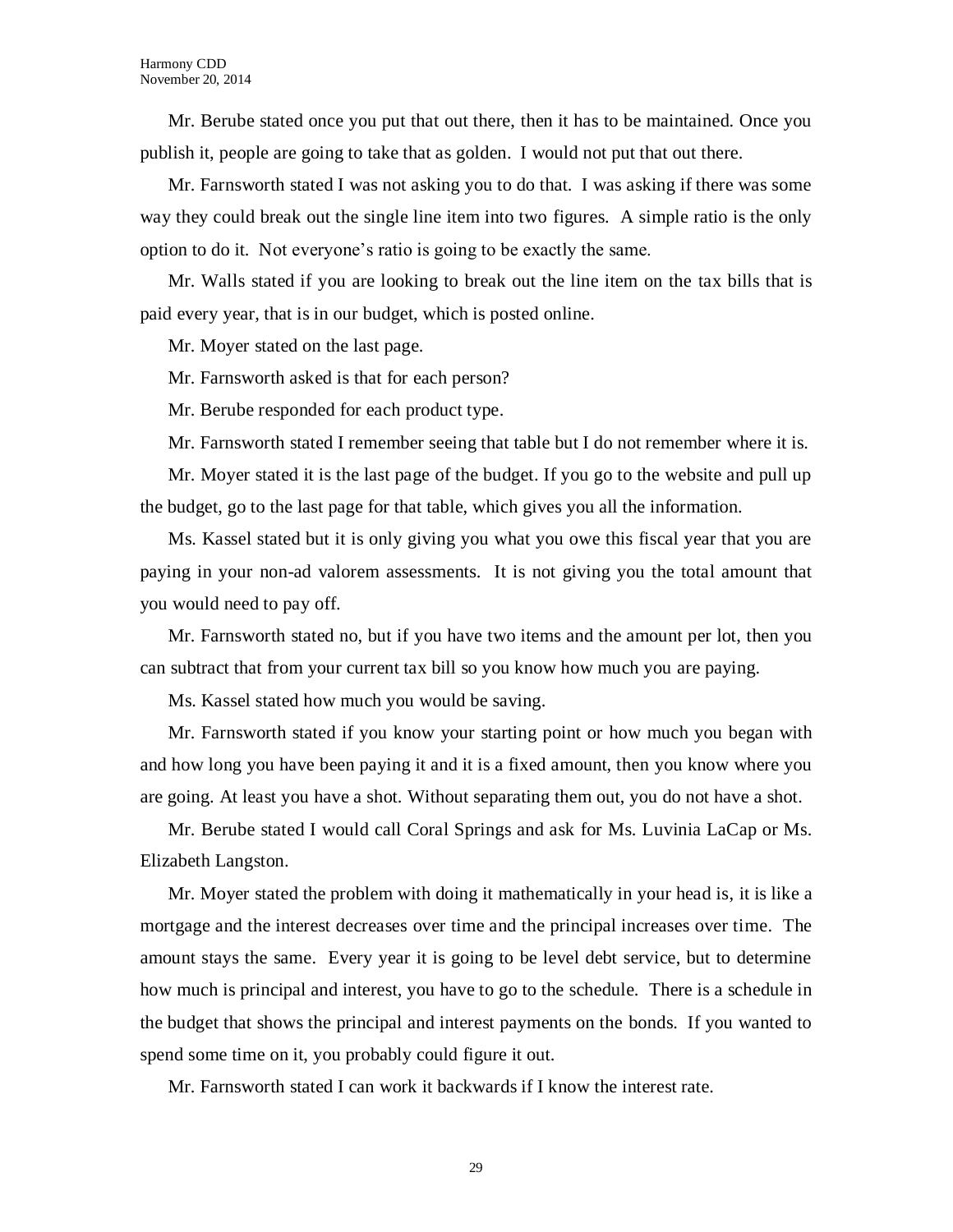Mr. Moyer stated it is shown in the budget, but if someone wants to pay off their debt assessment, just pick up the phone and call the Coral Springs office at 954-603-0034.

Mr. Berube stated in the first quarter of next year, I would like to set up a workshop to revisit the rules on the dogs, three-day right of rescission related to buying a house, tree replacement policy, usage fees on rooms and facilities, and boat deposit. We focused on certain rules last time and we missed some important ones. Let me know what month you would like to have one.

Mr. Walls asked are you still working on coming up with the cost estimate for usage of the parks?

Mr. van der Snel responded I discussed it with Mr. Berube. It is hard to determine, depending on what type of event it is. They may use a lot of electricity. Last Sunday, they had a huge bounce house at Lakeshore Park. They connected to ground-fault breakers. Are you talking about Town Square?

Mr. Walls responded I am trying to get some generic per-hour cost or something along those lines.

Mr. van der Snel stated generally an employee working an event receives \$30 per hour. If he worked two hours on an event, it would cost a lot. Usually it is just picking up the trash afterwards.

Ms. Kassel asked what about the setup?

Mr. van der Snel responded we are not involved in the setup due to liability issues. We only do trash pickup and give them extra trash bags, and we ride around a couple of extra times to facilitate the event. It is not our responsibility to facilitate the setting up of an event.

Mr. Walls stated we can follow what Celebration does. They have some good ideas in terms of what they require for people looking to do outside events. I think it would be a good idea to coordinate that into some of our discussions.

Ms. Kassel stated we can discuss this further at the workshop.

Mr. Walls stated I just want to make sure that when we get there, we have the information.

Mr. Berube stated we have discussed this ten times. We partially revised the rules last year, and we are halfway there. Let us just finish it. It may take three or four meetings to get it done. We struggle with it and we just need to settle it.